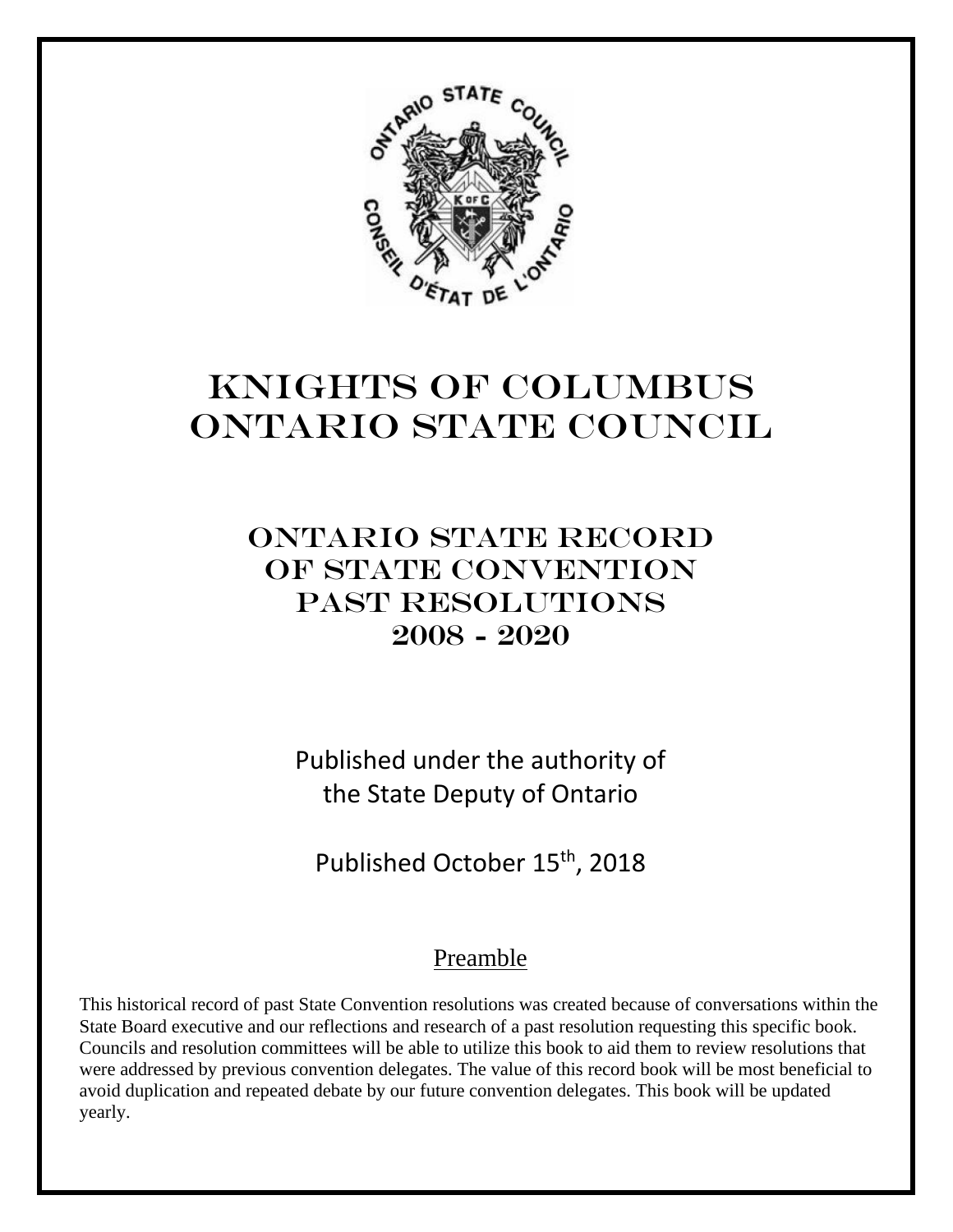#### **Edition: 3**

#### **Ontario State Record of State Conventions Past Resolutions**

Table of Contents (A-M)

Congratulatory Resolutions: 2020 #1-8, 2019 #1-9, 2018 #1-8, 2017 #1-8, 2016 #1-10, 2015 #1-5, 2014 #1-9, 2013 #1-8, 2012 #1-9, 2011 #1-6

Abortion Services Act: 2018 #16 ACTS Canada: 2015 #10 Bank Account Fees: 2008 #6 Bilingualism: 2014 #22, 2011 #9 Canadian Armed Forces: 2009 #2 Catechism Readings at Meetings: 2008 #9 Catholic Education: 2012 #18, 2010 #5 Chaplain of Councils: 2014 #17 Combat Human Trafficking: 2014 #14 Charter, Constitution and Laws: 2012 #16, 2011 #10 & #13, 2019 #10 Convention Resolutions: 2014 #15, 2013 #10, 2009 #3 Culture of Life: 2014 #10, 2009 #5 Deacons Honorary Life Membership: 2008 #5 Decline in K of C & Church in West: 2013 #13 Demanding Access to Canada Summer jobs Grants: 2019 #15 Electronic Communication and Banking: 2012 #13 Electronic Recording of Minutes: 2012 #16 Equal Representation by Supreme: 2017 #14 Euthanasia: 2017 #9, 2016 #13, 2014 #16, 2010 #4, 2009 #5 E-membership: 2018 #14 Federal Government Attestation: 2018 #17 Financial Reporting by Councils and Associations: 2011 #8 Financial Reporting by Ontario State Council: 2017 #15 & #16 & #17, 2012 #14 Food-based School Fund: 2008 #3 Fourth Degree Regalia: 2018 #19 & #20 & #21 & #22 Funeral Church Service Fee: 2008 #10 Francis P. Matthews & John E. Swift Education Trust Fund: 2008 #7 Holy Land: 2016 #14 Honorary Life Membership: 2011 #13 Honouring Dennis Savoie: 2015 #6 Human Rights: 2009 #4 Identify as KC member: 2016 #15 Immediate Past Grand Knight executive position: 2008 #2 In-utero Diagnosis of Children with Disabilities: 2014 #13 K of C Insurance: 2018 #18, 2015 #8, 2014 #19 K of C Ontario State Recognition of Knights on Bikes: 2019 #13 Knights who are Elected Public Officials: 2017 #18, 2016 #12 Liability Insurance: 2011 #11 March for Life: 2009 #6 Marian Year in Canada: 2014 #20 MaterCare International: 2013 #11 Medical Aid in Dying: 2019: #17, 2018 #9 & #10 Member Management Access: 2014 #11 Modernization: 2018 #15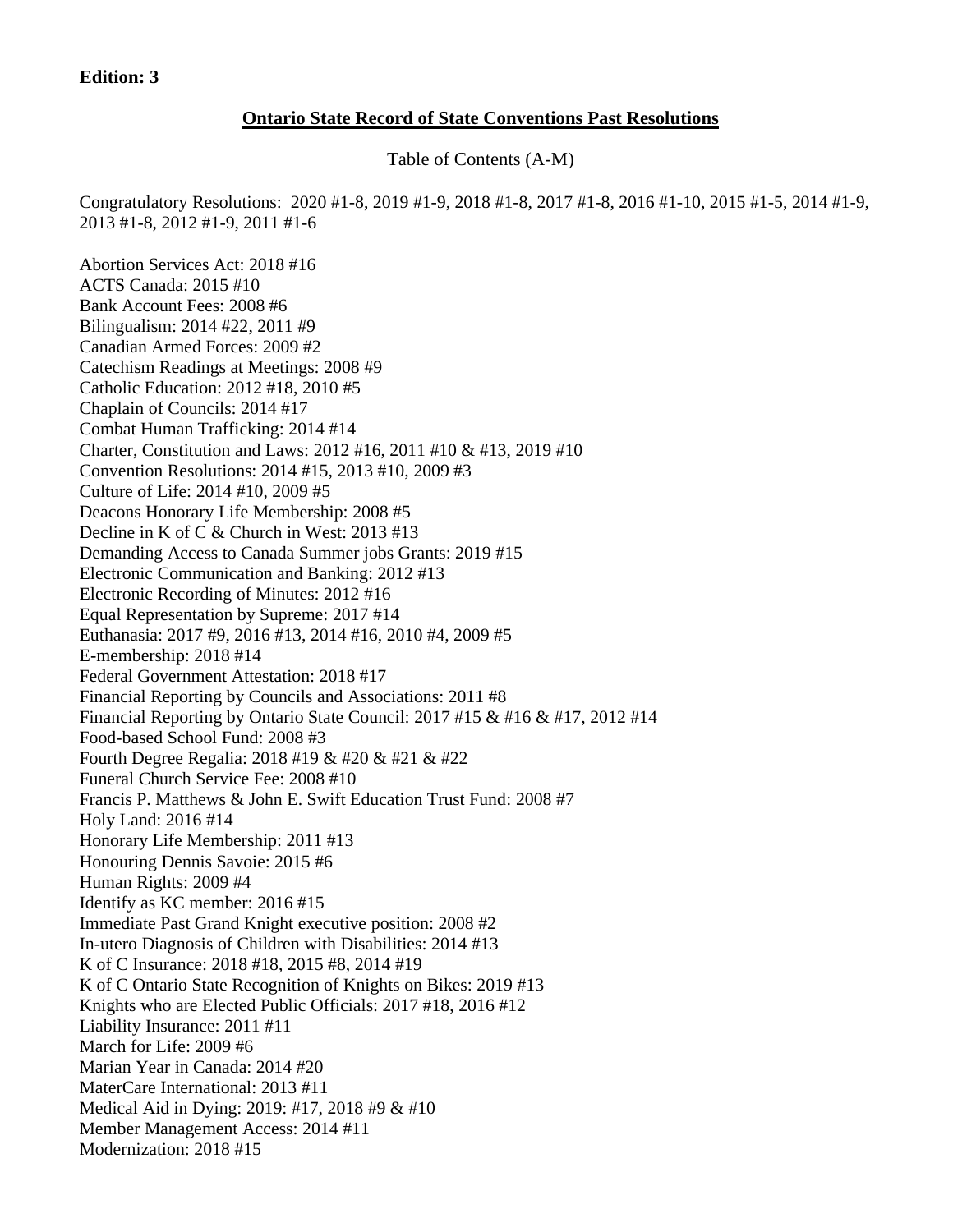#### **Ontario State Record of State Conventions Past Resolutions**

#### Table of Contents (N-Z)

NCD & Parish Priests: 2011 #12 Net Ministries of Canada: 2015 #9 New Knights from Agents: 2016 #17 Nomination for Supreme Director: 2012 #10 Non-members entry to Meetings: 2015 #12 Ontario Charities Foundation: 2012 #11 Ontario State Bulletin Assessment: 2010 #1 Ontario State By-laws: 2018 #11 & #12, 2017 #10, 2013 #9 Oppose Government Funding for Third Wold Abortions: 2019 #16 Opposition to Bubble Zones around Abortion Clinics: 2019 #14 Opposing the Expansion of Medical Aid in Dying and Enhancing the Availability of Palliative Care: 2020 #12 Opposition to the *Supporting Children, Youth and Families Act, 2017:* Revisions to Child Protection Proceedings: 2020 #10 Parish Priest Photographs: 2008 #4 Per Capita: 2016 #11 & #16, 2015 #7 Planned Parenthood: 2010 #2 Pledge in  $2<sup>nd</sup>$  Degree: 2013 #12 Police Screening Policy: 2014 #23 Preservation of Catholic History: 2017 #18 Pro-Life: 2012 #12, 2011 #7, 2009 #1 & #6 Pro-Life Candidates: 2015 #13 Prostate Cancer Research: 2013 #14 & #15 Reciting the Lord's Prayer in Provincial Legislature: 2008 #1 Recognition of Financial Secretaries: 2014 #21 Relief from Annual Dues for Military Veterans: 2019 #11 Relocation/Retention: 2010 #3 Request to Host Supreme Convention in 2025: 2020 #9 Retirement Facilities for Priests: 2008 #8 Rosary for Vocations: 2013 #16 RSVP program: 2017 #13 Soccer Challenge: 2012 #15 Sponsoring a Child through Chalice: 2019 #12 State Convention Minutes: 2014 #24 Squires: 2018 #13, 2017 #11 & #12 Support for Retired Priests: 2009 #7 Supporting Parental Rights on Sexual Education Curriculum in Schools: 2020 #11 Supreme Data Base: 2015 #11 Third Degree Dress: 2011 #14 Wakes and Funerals: 2012 #17 Wells of Hope: 2014 #12

#### **Defeated Resolutions**

2020: #14 2018: #14 & #18 & #20 2013: #12 & #13 & #15

2017: #10 & #15 & #18 2012: #13 & #14 & #16 & #17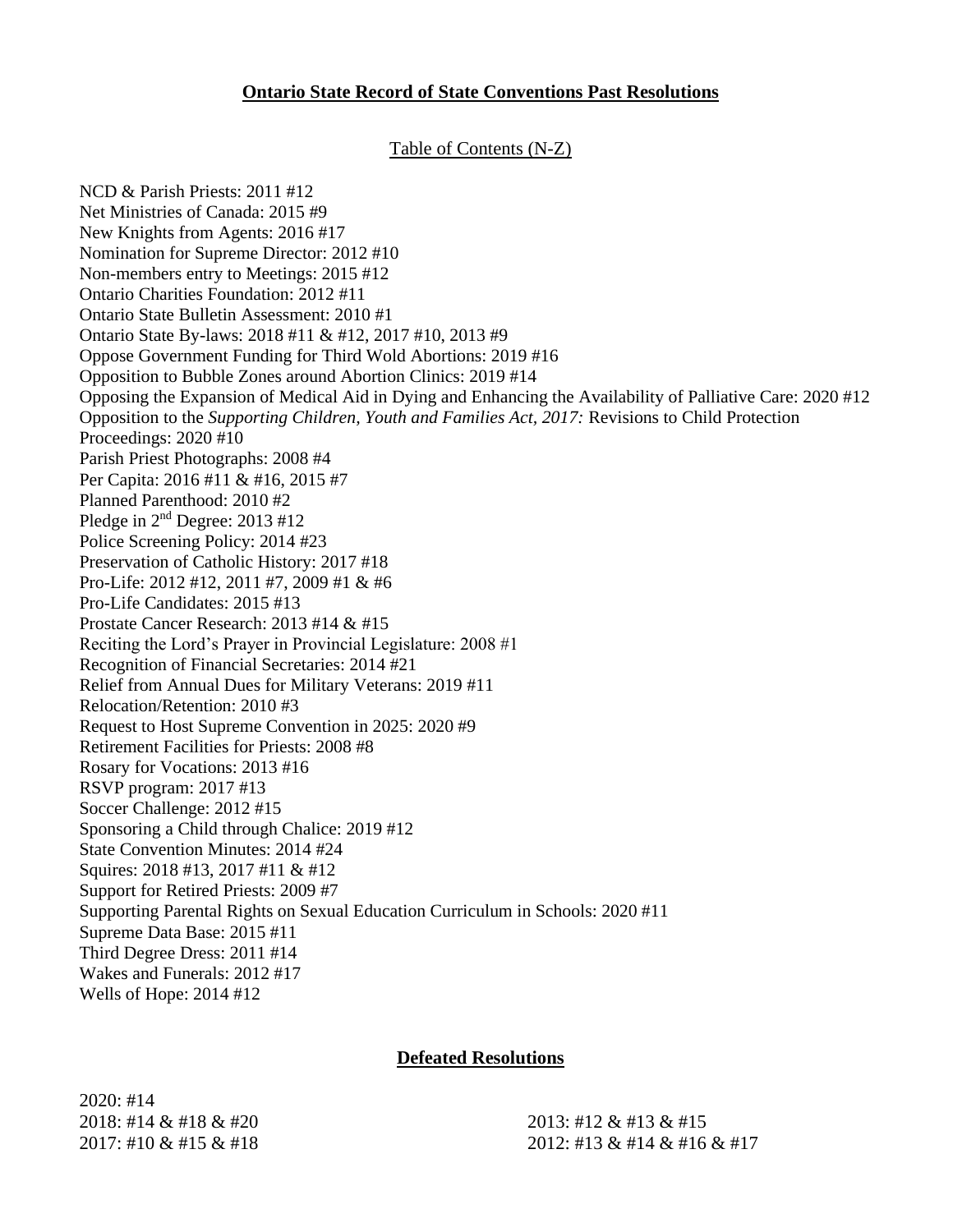2016: #12 & #15 & #16 & #17 2011: #10 & #14 2015: #7 & #11 & #12 2009: #7

2014: #17 & #24 2008: #2 & #3 & #4 & #8 & #9 & #10

## 2020

## (117th Ontario State Convention) (Virtual Convention)

1-8. Congratulatory Resolutions. By Ontario State Board

1. With Humble and Sincere Devotion to the Leader of our Church

2. With Humble and Sincere Devotion to the Pope Emeritus

3. In recognition of the Spiritual Leadership and Dedication of our Supreme Chaplain

4. In recognition of Cardinal Collins' Inspiration, Governance, and Ardour for the Church

5. In Support of our Bishops, Priests and Clergy who Serve us in all Jurisdictions

6. With Humble and Respectful Gratitude to our Supreme Knight and Board of Directors

7. Support for the Cause for Canonization of Venerable Fr. Michael J. McGivney

8. Support for Armed Forces, Veterans, First Responders and Health Care Workers

#### **(all 8 resolutions adopted)**

9. Request to Host Supreme Convention in 2025. By Ontario State Board

Therefore, be it resolved that: The State Board shall signify its interest and submit a bid package requesting to host the Supreme Convention in the jurisdiction of Ontario in 2025 to the Supreme Office; AND

Be it also resolved that: The City of Ottawa will be the preferred city to host the Supreme Convention in 2025.

#### **(Adopted for recommendation to Supreme)**

10. Opposition to the *Supporting Children, Youth and Families Act, 2017:* Revisions to Child Protection Proceedings. By San Damiano Council #15861

Therefore, be it resolved: That the Ontario State affirms its opposition to the *Supporting Children, Youth and Families Act; 2017 ,* insofar as it empowers government agencies to make decisions about children's custody, health, and moral decisions in place of parental rights based on a gender ideology incompatible with Catholic teachings, and allows a child' s "creed" to trump parental rights; AND

Be it further resolved: That Catholic School Boards be informed of the opposition of the Ontario Knights of Columbus to any acceptance of gender ideology incompatible with the Church's teachings in their respective codes of conduct as they apply to employment rights, as part of denominational guarantees owed to public Catholic education under s. 93 of the *Constitution Act, 1867,* s. 29 of the *Charter of Rights and Freedoms,* the provisions of the *Education Act,* ands. 19 of the *Ontario Human Rights Code;* AND Be it further resolved: That the Knights of Columbus engage efforts to oppose the unjust and religiously discriminatory aspects of this legislation by public statements, or other means to be determined by the State Board.

**(Adopted to State Council with action at the discretion of the State Deputy)**

11. Supporting Parental Rights on Sexual Education Curriculum in Schools. By San Damiano Council #15861

Therefore, be it resolved: That the Ontario State supports the positions asserted by the Assembly of Catholic Bishops of Ontario as previously asserted in its various submissions; AND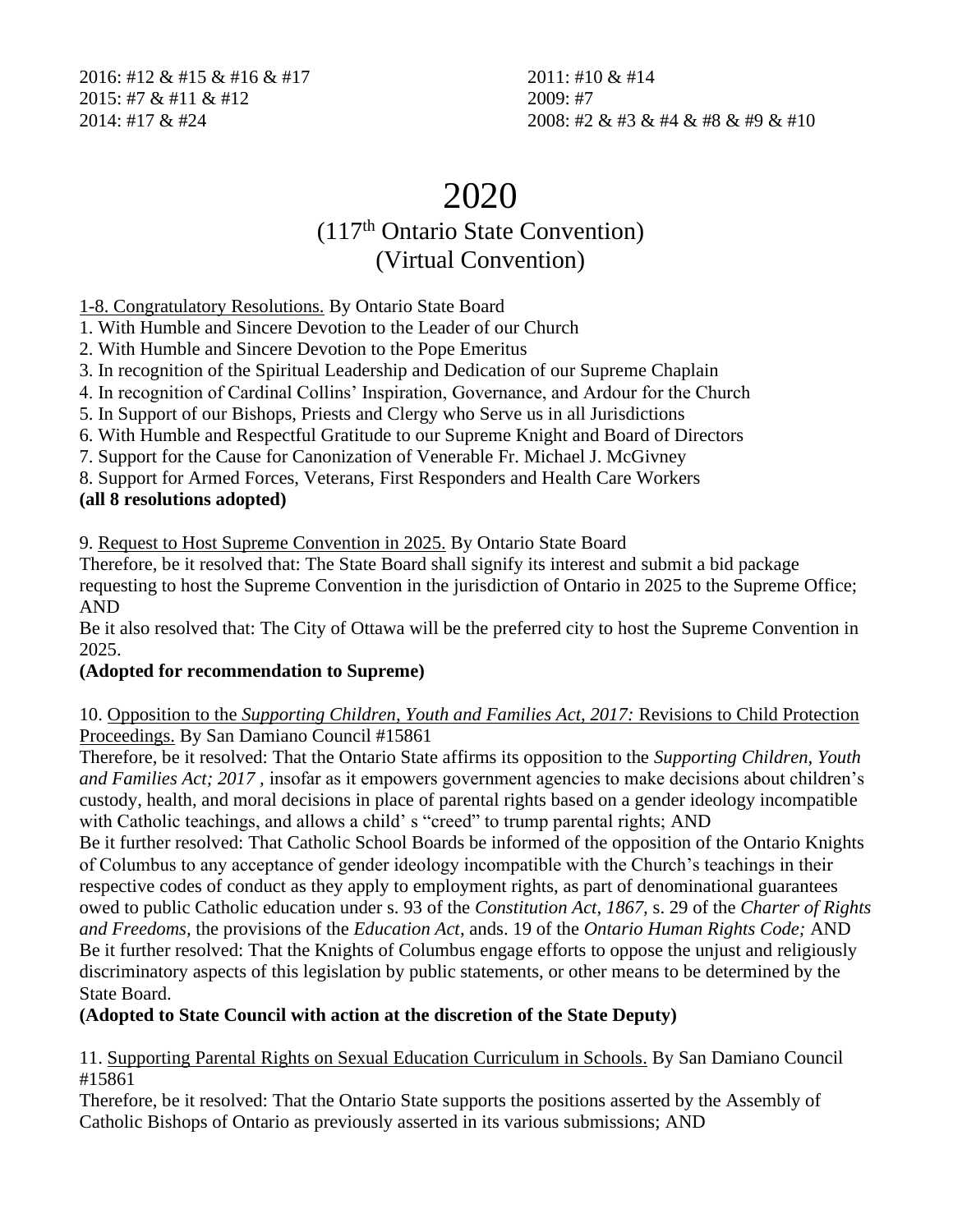Be it further resolved: That the Ontario State, in particular, asserts the right of parents to have comprehensive access to the content of the curriculum, to receive notice when their children are enrolled in classes with sexual education components, to receive notice of the specific lesson plans involving sexual education components in a timely fashion, or on request, and to be able to withdraw their children from classes or school activities on such topics if called by their conscience to do so, withdraw their children from classes or school activities on such topics if called by their conscience to do so; AND Be it further resolved: That the Knights of Columbus engage in the ongoing consultation to express their support for these positions, through means to be determined by the State Board.

## **(Adopted to State Council with action at the discretion of the State Deputy)**

12. Opposing the Expansion of Medical Aid in Dying and Enhancing the Availability of Palliative Care. By San Damiano Council #15861

Therefore, be it resolved: That the Ontario State oppose efforts to expand Medical Aid in Dying as proposed by the federal government; AND

Be it further resolved: That the Ontario State promote a return to the commitment in favour of greater access to palliative care, from both the provincial and federal governments, by enhanced funding; AND Be it further resolved: That the Knights of Columbus engage efforts to promote enhanced access to palliative care from our public health care system via public statements, or other means to be determined by the State Board.

## **(Adopted to State Council with action at the discretion of the State Deputy)**

13. Releasing All Programs in All Four Official Languages. By Notre-Dame du Rosaire Council #9922 Be it therefore resolved that: We encourage that the Knights of Columbus complete all programs and ceremonies in the four (4) official languages of the Knights of Columbus, English, French, Spanish and Polish before they are launched in all jurisdictions.

**(Withdrawn)**

14. Amending the Standing Rules Governing the Election of State Board Officers. By Our Lady of Fatima Council #3732

Therefore, be it resolved that: A new SECTION XII be added to the Ontario State Election Rules to read: "SECTION XII – CANDIDATES' QUALIFICATIONS

- **a.** Any candidate for an Ontario State Officer position must have served a full term as Grand Knight;
- **b.** Any candidate for an Ontario State Officer position must have served a full term as District Deputy"; AND

Be it further resolved: This resolution will take effect, once adopted, for 2021 Ontario State Convention. **(Defeated)**

15. Amending the Constitution and Making Two Votes Per Council the Ongoing Rule. By Holy Cross Council #10617

Therefore, be it resolved that: Section 12(e) of the Charter, Constitution and Laws of the Knights of Columbus be repealed and replaced with the following: "Any Council in the State jurisdiction may be represented at the State Convention by the Grand Knight or, in his absence, any duly elected Past Grand Knight, or by the alternate of one of them, who shall be entitled to two votes (for a maximum of two votes per Council) on any matter coming before the annual meeting".

#### **(Withdrawn)**

## 2019 (116th Ontario State Convention)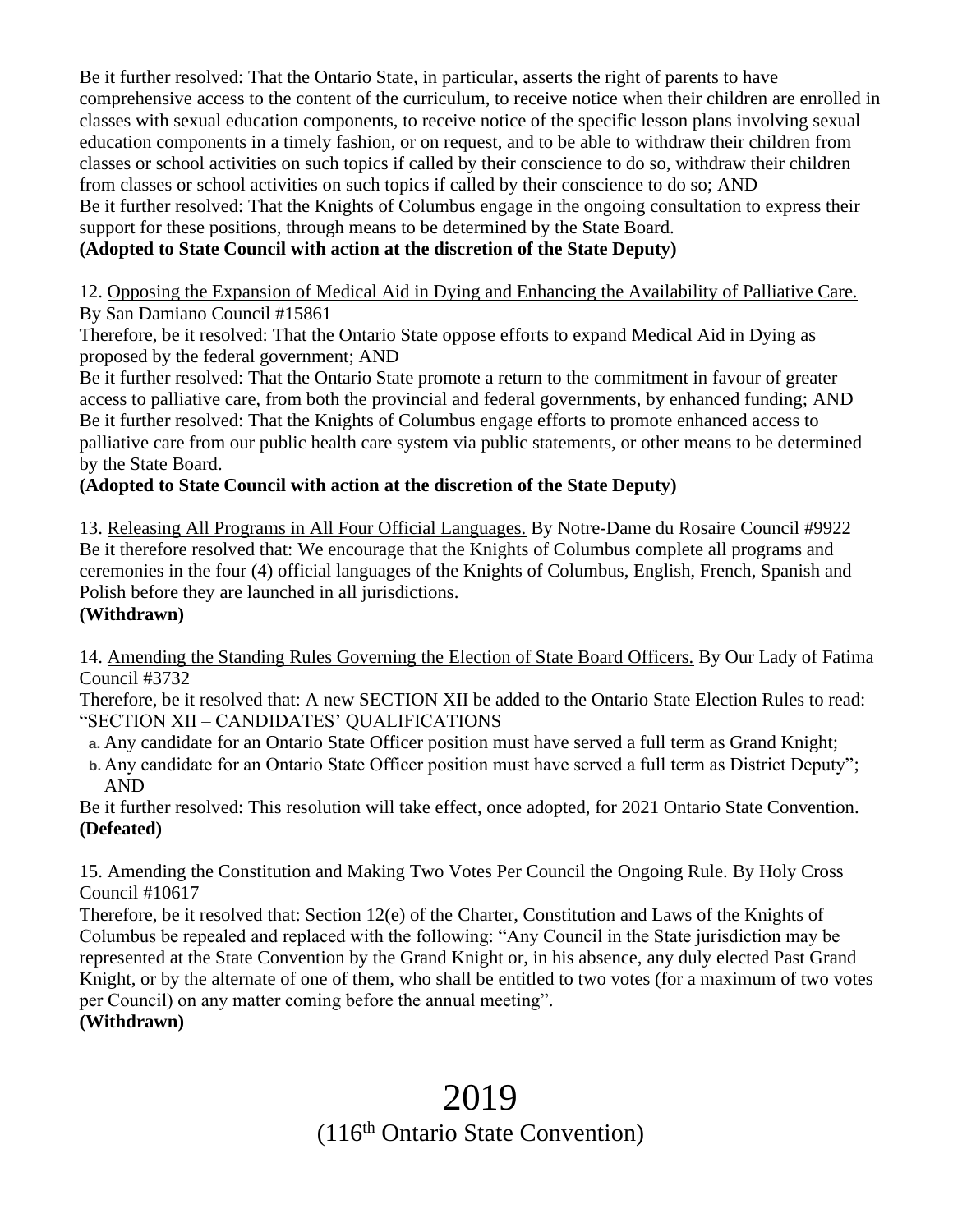1-9. Congratulatory Resolutions. By Ontario State Board

- 1. With Humble and Sincere Devotion to the Leader of our Church
- 2. With Humble and Sincere Devotion to the Pope Emeritus
- 3. In Recognition of the Spiritual Leadership and Dedication of our Supreme Chaplain
- 4. In Recognition of Cardinal Collins' Inspiration, Governance and Ardour for the Church
- 5. In Support of Our Bishops and Priests Who Serve Us in All Jurisdictions
- 6. With Humble and Respectful Gratitude to our Supreme Knight
- 7. Support for the Cause for Canonization of Venerable Fr. Michael McGivney
- 8. Support for Armed Forces, Veterans and First Responders
- 9. Support for 50<sup>th</sup> Anniversary of Special Olympics

#### **(all 9 resolutions adopted)**

10. Term Limits of Council Financial Secretaries. By Ontario State Board

Therefore, be it resolved that: Sec 128 of the Charter, Constitution and Laws of the Knights of Columbus be revised to read: "SEC 128: All officers, except the Financial Secretary...

… The Financial Secretary shall be appointed by the Supreme Knight. He shall hold office for a period of three (3) years which is renewable twice, ideally for a maximum of nine (9) consecutive years, however at all times he holds Office at the will of the Supreme Knight. He shall be compensated in a manner approved by the Board of Directors."

Be it further resolved: That this resolution, if adopted, shall be applied upon the renewal of the Financial Secretary in the next subsequent 3-year cycle.

#### **(Adopted for recommendation to Supreme)**

11. Relief from Annual Dues for Military Veterans. By St Francis de Sales Council #11531 Therefore, be it resolved that: Brother Knights who are military veterans be exempt from paying dues thus demonstrating, in a small way, our gratitude for their service. **(Tabled)**

12. Sponsoring a Child through Chalice. By St Francis de Sales Council #11531 Therefore, be it resolved that: Ontario State encourage the sponsoring of a "Child through Chalice." **(Adopted)**

13. K of C Ontario State Recognition of Knights on Bikes. By Fr William Fitzgerald Council #6091 Therefore, be it resolved that: Ontario State formally recognize the Knights on Bikes as a viable entity of the K of C throughout Ontario; AND

Be it further resolved that: Ontario State will endeavour to promote and endorse the Knights on Bikes throughout Ontario councils and with Supreme as a viable and recognized group within the Knights of Columbus.

## **(Adopted)**

14. Opposition to Bubble Zones around Abortion Clinics. By San Damiano Council #15861 Therefore, be it resolved that: The Ontario Knights of Columbus continue to express its opposition to this unjust law, as an affront to our constitution protections for freedom of speech, assembly, conscience and

## religion; AND

Be it further resolved that: The Knights of Columbus engage in efforts to oppose this unjust law by public statements, or other means to be determined by the State Board. **(Adopted)**

15. Demanding Access to Canada Summer jobs Grants. By San Damiano Council #15861 Therefore, be it resolved that: Ontario State assert that the current test of the federal government's Canada summer jobs funding application process be opened to pro-life groups, or other entities in communion with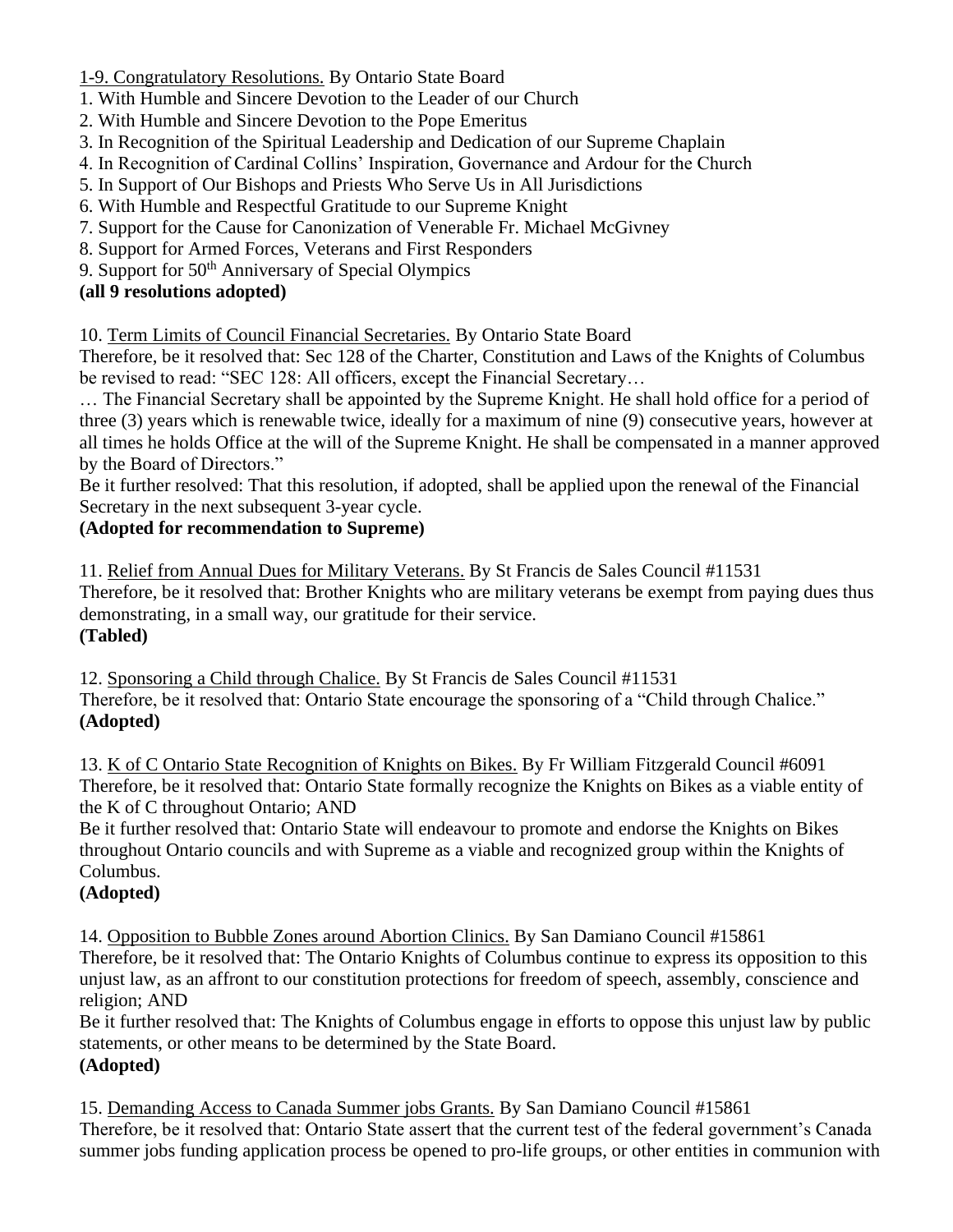the teachings of the Catholic church, including councils of the Knights of Columbus, so that they may receive such funding without discriminatory limitations; AND Be it further resolved that: The Knights of Columbus support our Worthy State Deputy in his leadership in opposition to this discriminatory provision. **(Adopted)**

16. Oppose Government Funding for Third World Abortions. By San Damiano Council #15861 Therefore, be it resolved that: Ontario State oppose the Canadian government's international funding of abortion, in particular the government's support for organizations which seek to impose pro-abortion ideology on Third World countries, and which perform abortions in countries where they are illegal; AND Be it further resolved that: The Knights of Columbus engage in efforts to oppose these unjust actions by public statements, or other means to be determined by the State Board. **(Adopted)**

## 17. Enhancing the Availability of Palliative Care. By San Damiano Council #15861

Therefore, be it resolved that: Ontario State promotes a return to the commitment in favour of greater access to palliative care, from both the provincial and federal governments by enhanced funding; AND Be it further resolved that: The Knights of Columbus engage efforts to promote enhanced access to palliative care from our public health care via public statements, or other means to be determined by the State Board.

**(Adopted)**

# 2018

## (115th Ontario State Convention)

1-8. Congratulatory Resolutions. By Ontario State Board

1. With Humble and Sincere Devotion to the Leader of Our Church.

2. With Humble and Sincere Devotion to the Pope Emeritus.

3. In Recognition of the Spiritual Leadership and Dedication of our Supreme Chaplain.

4. In Recognition of Cardinal Collins' Inspiration, Governance, and Ardour for the Church.

5. In Support of Our Bishops and Priests Who Serve Us in all Jurisdictions.

6. With Humble and Respectful Gratitude to our Supreme Knight.

7. Support for the Cause for Canonization of Venerable Fr. Michael McGivney.

8. Support for Armed Forces, Veterans and First Responders.

## **(all 8 resolutions adopted)**

9. Donations to hospitals that participate in "medical aid in dying". By Ontario State Board Therefore, be it resolved that: Knights of Columbus Ontario State Councils will obtain from a hospital their policy on "medical aid in dying" before donating; AND

Be it further resolved that: Knights of Columbus Councils will not donate to a hospital that participates in "medical aid in dying".

Amended; to include "except when such funds can be specifically directed to goods and services consistent with the teachings of the Church and such cannot be redirected to goods and services not consistent with the teachings of the Church".

## **(Adopted as amended)**

10. Donations to Hospice/Palliative Care Institutions or Organizations that participate in "medical aid in dying". By Ontario State Board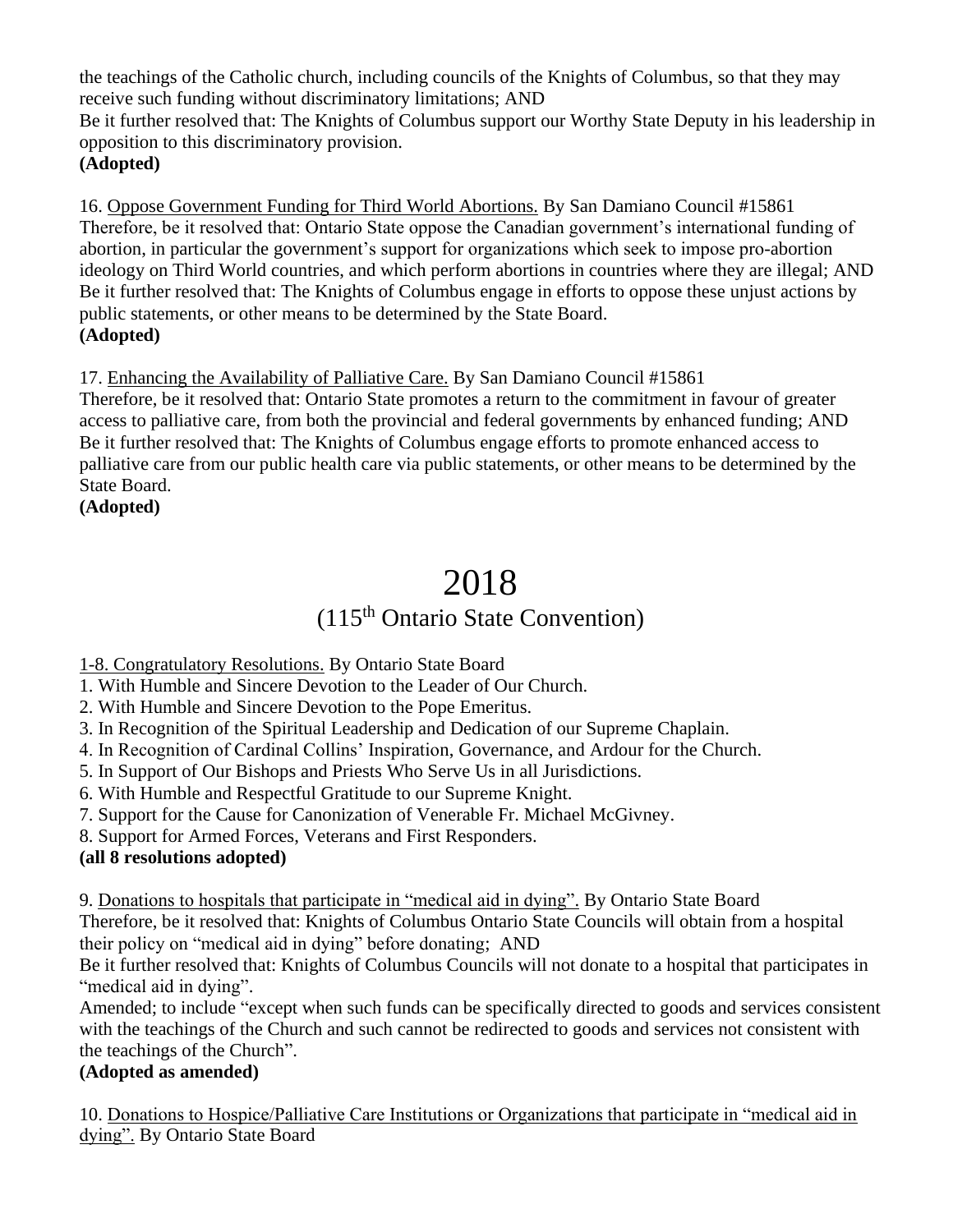Therefore, be it resolved that: Knights of Columbus Ontario State Councils will obtain from hospice/palliative-care institutions or organizations their policy on "medical aid in dying" before donating; AND

Be it further resolved that: Knights of Columbus Ontario State Councils will not donate to hospice/palliative-care institutions or organizations that participate in "medical aid in dying". Amended; to include "except when such funds can be specifically directed to goods and services to uses consistent with the teachings of the Church and such cannot be redirected to goods and services not consistent with the teachings of the Church".

#### **(Adopted as amended)**

11. Amendment to the Ontario State By-laws. By Ontario State Board

Therefore, be it resolved that: Section 24 on the Ontario State By-laws dated 2013 be revised to read: "Section 24 State Officers: The Ontario State elected Officers shall be elected in accordance with The Standing Rules Governing Election of State Board Officers for the jurisdiction of Ontario (Appendix II attached)"

#### **(Adopted)**

12. Amendment to the Ontario State By-laws. By Ontario State Board

Therefore, be it resolved that: The attached Standing Rules Governing Election of State Board Officers for the jurisdiction of Ontario be adopted (see attachment).

Amended; to include:

Section III sub-para (c): Remove the words "(before value added taxes)" and replace with "(applicable taxes)" and remove the words: "…at the convention".

Section IV sub-para (c): Remove the word "forbidden" and replace with the word: "permitted". Section VI sub-para (c): Remove the word "only" and replace with the word "also".

#### **(Adopted as amended)**

13. Commitment to maintain the Squires Program in Ontario. By Ontario State Board Therefore, be it resolved that: Should Supreme withdraw its support of the K of C Squires program, the Ontario State Council will adopt an Ontario State Squires program in a seamless transition; AND Be it further resolved that: That Ontario State Council will create a committee led by the Ontario State Council to oversee and develop a contingency plan in the eventuality of Supreme Council withdrawing it's support of the K of C Squires program.

#### **(Withdrawn)**

14. Amendment to the Online Membership. By Father Ernie Deslippe Council #1467

Therefore, be it resolved that: Ontario State Council work to preserve the integrity of membership in the Order by petitioning Supreme Council to limit the splitting of the Order into "degreed" and "non-degreed" groups by an immediate "cease and desist" from this online membership initiative; AND Be it further resolved that: Failing the above paragraph, Ontario State Council work to preserve the integrity of membership in the Order by petitioning the Supreme Council to limit the splitting of the Order into "degreed" and "non-degreed" groups by restructuring and rebranding the current initiative into an "application-for-membership" only initiative, in the format of an online form 100, such that membership for applicants would only be completed by the usual process in a local Council and Admission (first) degree; AND

Be it further resolved that: Failing the above two paragraphs, Ontario State Council work to preserve the integrity of membership in the Order by petitioning the Supreme Council to add a fixed term to the new emembership after which time said "non-degreed" members would be required to apply to a local Council for formal admission to the Order through participation in the Admission (first) degree. **(Defeated)**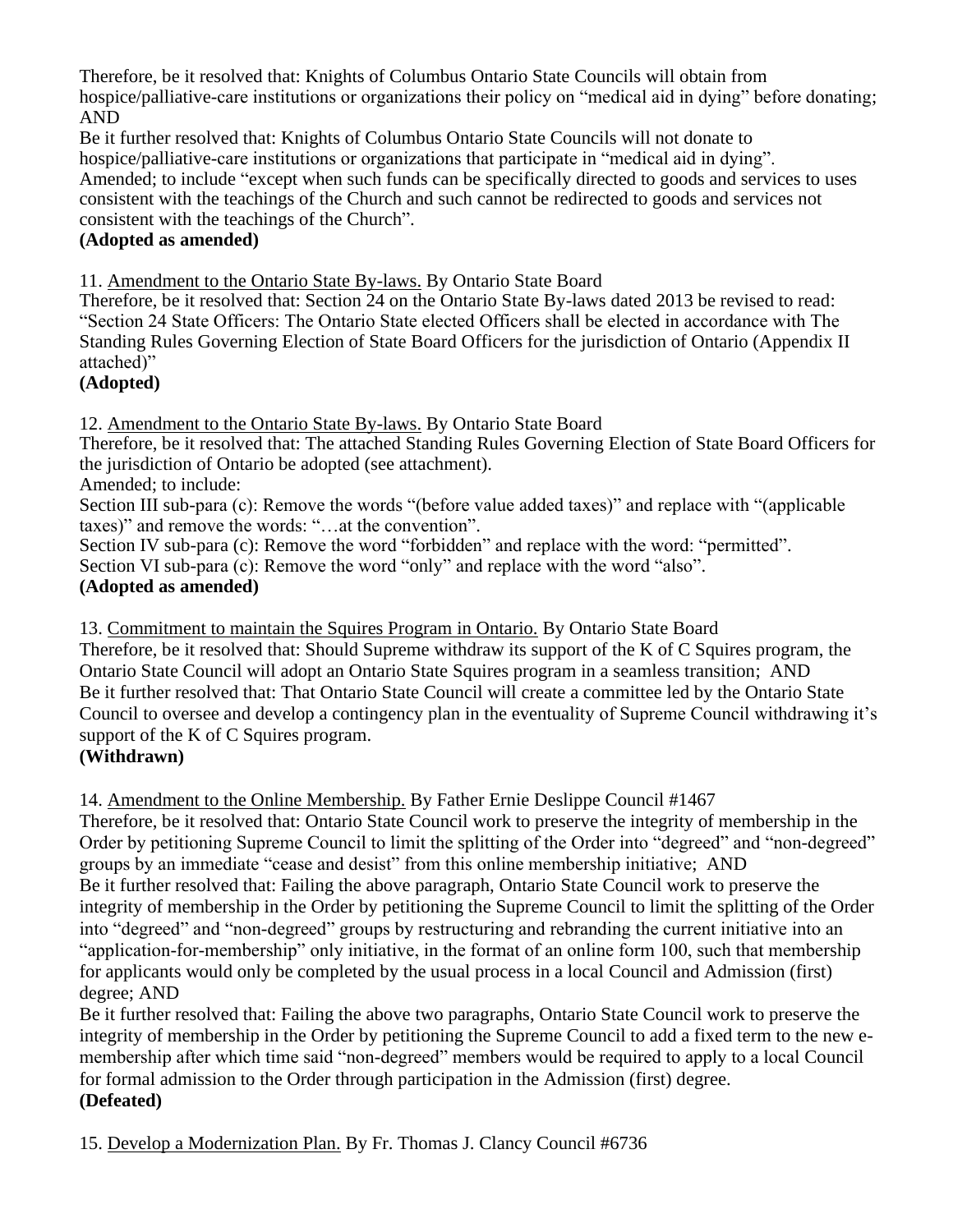Therefore, be it resolved that: The Ontario State Council engage a qualified independent third-party entity to develop a "Modernization Plan" with the first step being the production of a benchmarking report to assess other dynamic, charitable and advocacy organizations, with a December 31<sup>st</sup>, 2018 deadline for publishing the report.

## **(Withdrawn)**

16. Opposition to "Safe Access to Abortion Services Act". By San Damiano Council #15861 Therefore, be it resolved that: Ontario State Council express its opposition to the new law, as an affront to our constitutional protections for freedom of speech, assembly, conscience and religion; AND Be it further resolved that: The Knights of Columbus engage efforts to oppose this new law by public statements, or other means to be determined by the Ontario State Board. **(Adopted)**

17. Opposition to Federal Government "Attestation Requirement". By San Damiano Council #15861 Therefore, be it resolved that: Ontario State Council assert that, without an amendment to the attestation requirement, acceptable to the teachings of the Roman Catholic Church, the Knights of Columbus Councils and related organizations should abstain from signing the current attestation provision, as stipulated by the Canada summer jobs application, or other federal government programs, where such offensive attestations are being demanded; AND

Be it further resolved that: The Knights of Columbus support our Worthy State Deputy in his leadership in opposition to this discriminatory provision.

#### **(Adopted)**

18. Amendment to Knights of Columbus Membership Criteria to allow practical Catholic women into the K of C Insurance program. By Monsignor John W. Callahan Council #4177

Therefore, be it resolved that: The Ontario State Council of the Knights of Columbus requests that the Supreme Council of the K of C make the K of C Insurance program available to practical Roman Catholic women in union with the Holy See in order that the intended dream of Father McGivney's goal to provide for the families of deceased members of the Holy Roman Catholic Church be fulfilled. **(Defeated)**

19. Retain 4<sup>th</sup> Degree Regalia. By Fr. Ernie Deslippe Council #1467 & St. Theresa's Cardinal Newman Council #10435

Therefore, be it resolved that: The Ontario Knights of Columbus stand in solidarity with our brother Sir Knights and appreciate their service to the Order, in particular their Honour Guards in the current regalia; AND

Be it further resolved that: The Ontario Knights of Columbus request that the Supreme Directors repeal the adoption of the new uniform and reinstate the previous regalia for the Good of the Order; AND Be it further resolved that: Supreme retain the Knights of Columbus 4<sup>th</sup> Degree tuxedo, cape, chapeau and sword as the official  $4<sup>th</sup>$  Degree regalia for the colour corps and honour guard members; AND Be it further resolved that: The Directors of the Ontario State Council be instructed and authorized to show their support for the Sir Knights and the  $4<sup>th</sup>$  Degree by passing a similar resolution. **(Withdrawn, as a result of direction provided by Supreme Council)**

20. Maintain the 4<sup>th</sup> Degree Regalia using the 3<sup>rd</sup> Degree Emblems. By North Bay Council #1007 & Our Lady of Sorrows Council #11584

Therefore, be it resolved that: Ontario Councils take on the formation of the Colour Guard with the cape and chapeau and follow the same procedures as outlined in the Colour Guard manuals and removal of the  $4<sup>th</sup>$  Degree emblems from the cape and chapeau to be replaced with the  $3<sup>rd</sup>$  Degree emblems. **(Defeated)**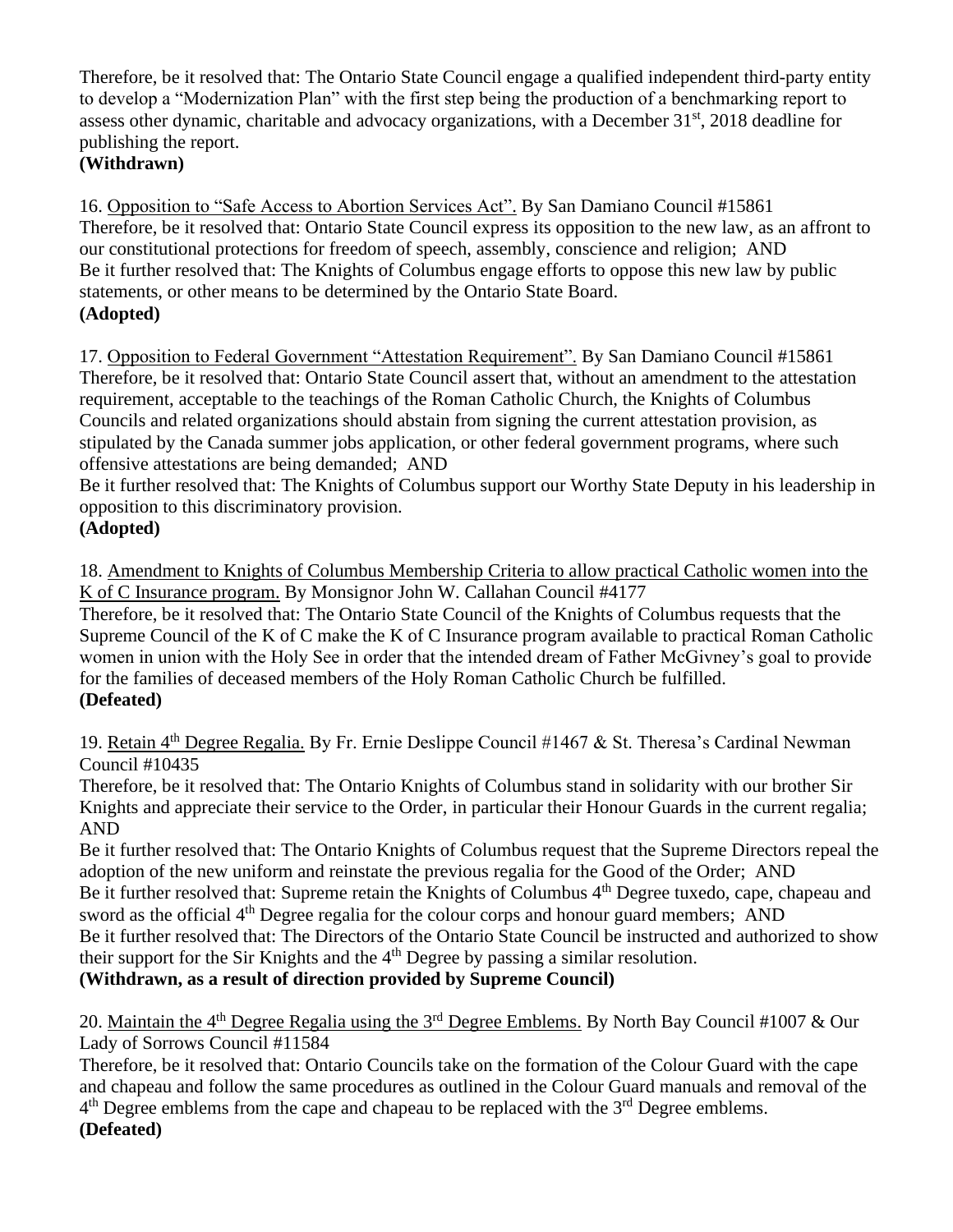21. Permit new uniform and current regalia at the choice of the Sir Knight. By Saint John XXIII Council #4976

Therefore, be it resolved that: The Ontario State Council of the Knights of Columbus recommend to the Supreme Council that any Sir Knight be given the option to wear either the new uniform or the current regalia for as long as any Sir Knight desires.

## **(Withdrawn, as a result of direction provided by Supreme Council)**

## 22. Modified  $4<sup>th</sup>$  Degree Regalia. By St. Lawrence the Martyr Council #13417

Therefore, be it resolved that: A recommendation be made to Supreme that considerations be given to an alternative solution to the cost problem. The alternative solution would entail no further investment by those 4<sup>th</sup> Degree Knights who already posses the current regalia and would significantly reduce the cost to new 4<sup>th</sup> Degree Knights. The alternative solution would remove the sword and its baldric and the tuxedo from the regalia requirement. This would leave the cape and chapeau with possibly the baldric being retained to be used with a dark suit and white shirt and, again possibly, a Knights of Columbus tie. This solution would retain the distinctive visual presence of the Knights of Columbus in important public event because of the uniqueness and attractiveness of the current regalia.

#### **(Withdrawn, as a result of direction provided by Supreme Council)**

## 2017 (114th Ontario State Convention)

1-8. Congratulatory Resolutions. By Ontario State Board

- 1. With Humble and Sincere Devotion to the Leader of Our Church.
- 2. With Humble and Sincere Devotion to the Pope Emeritus.
- 3. In Recognition of the Spiritual Leadership and Dedication of our Supreme Chaplain.
- 4. In Recognition of Cardinal Collins' Inspiration, Governance, and Ardour for the Church.
- 5. In Support of our Bishops and Priests Who Serve Us in all Jurisdictions.
- 6. With Humble and Respectful Gratitude to our Supreme Knight.
- 7. Support for the Cause for Canonization of Venerable Fr. McGivney.
- 8. Support for Armed Forces, Veterans and First Responders.

## **(all 8 resolutions adopted)**

9. Support Conscience Rights for Those Opposed to Euthanasia. By Ontario State Board

Therefore, be it resolved that: The Knights of Columbus Ontario State Councils support the positions of His Eminence, Cardinal Collins, our Catholic Healthcare Institutions, and our brother Knights and their family members who are medical professionals, to uphold the conscience rights for medical professionals and institutions in Ontario.

Amended; to include the wording changed to "physicians and healthcare professionals". **(Adopted as amended)**

10. Changes to the Ontario State By-laws. By Ontario State Board

Therefore, be it resolved that: Sections 10, 11, 12 and 13 of the "By-laws of the Ontario State Council, Knights of Columbus" be modified to read as follows:

Section 10: Resolutions, Etc.: All resolutions, petitions, and all proposed amendments to the By-laws, submitted by local Councils or the State Board, shall be forwarded to the State Secretary on or before the 15<sup>th</sup> of January. The State Secretary shall forward copies of all such resolutions, petitions, or proposed amendments to the State Advocate who shall distribute such resolutions, petitions and proposed amendments to the Committee on Resolutions when appointed.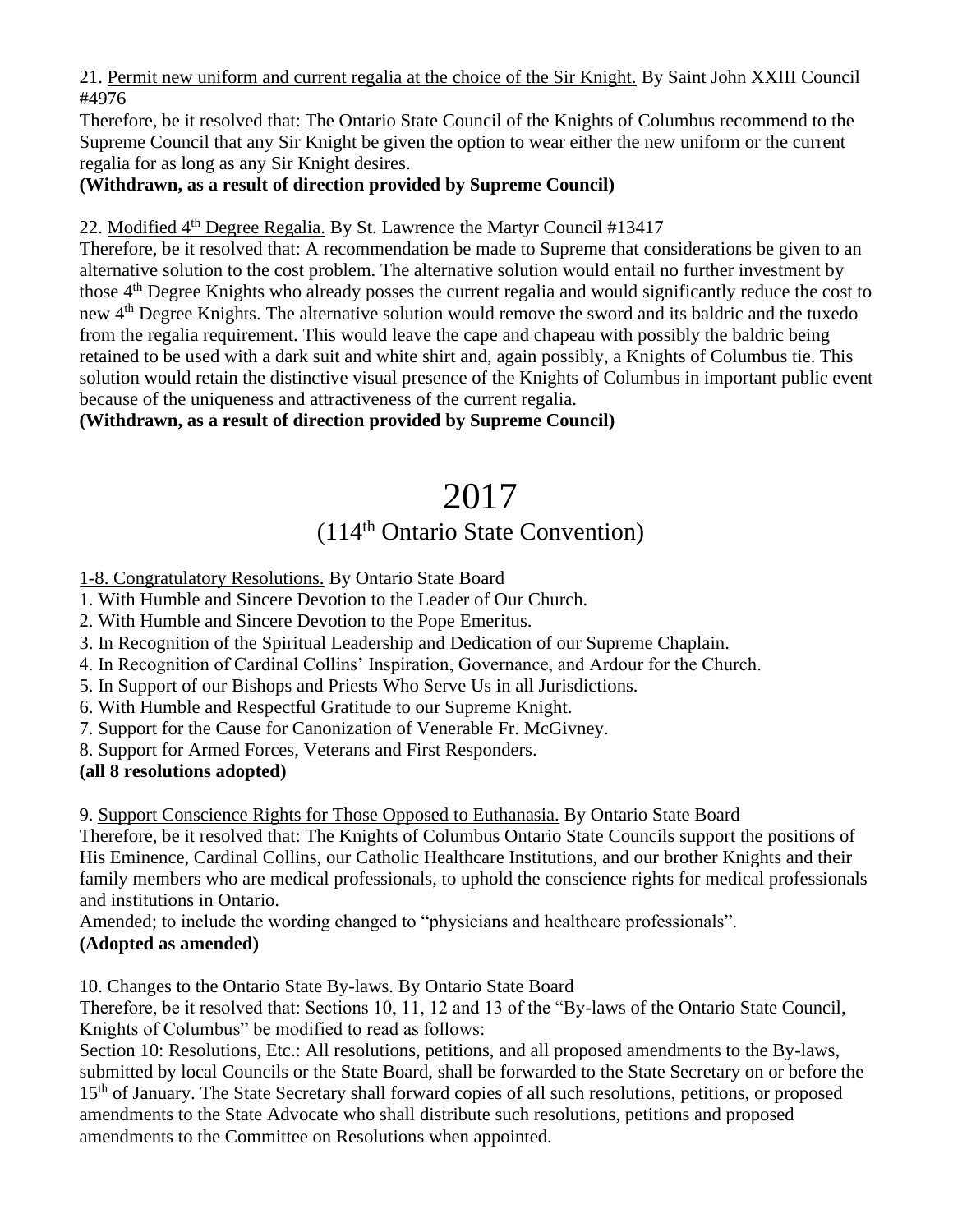Section 11: Committee on Resolutions: The Committee on Resolutions shall be appointed by the State Deputy and the State Advocate shall be the chairman of the Committee. The Committee on Resolutions shall meet on a day preceding the Annual General Meeting of the State Council and shall prepare a report on all matters referred to it and shall present such report to the State Council meeting together with a recommendation as to the disposition of each resolution, petition or amendment.

The committee will offer one of the following recommendations:

1) Adopt;

2) Reject;

3) No Action;

4) Refer to the State Board

In addition, the Committee may offer a substitution resolution, which modifies or refines the rationale and/or proposed action of one or more submitted resolutions. The substitute resolution may articulate a more precise or comprehensive statement of the issue or may summarize the substance of multiple resolutions pertaining to the same issue. Where multiple resolutions pertaining to the same issue have been submitted, the Committee may also recommend adopting the one resolution that best expresses the State Council's position, and taking no action on the others.

Section 12: Resolution, Etc. Rules of Presentation and Rules of Order: The Chairman of the Resolutions Committee shall present the Committee's report at the Annual General Meeting of the State Council, announcing a recommendation for each resolution, petition or amendment under consideration, along with a motion to accept that recommendation. No second is required.

After the motion is made, there will be a brief pause before the Chairman of the meeting drops the gavel, marking the end of the discussion period for that motion. If no objection is raised during that pause, it shall be understood that the motion is passed. If a delegate raises an objection, the question may be discussed and put to a vote. Only duly seated delegates may address the State Council to speak in favour or against a motion.

Section 13: Limitations of Speaking: When a member is about to speak, he shall rise, go to the nearest microphone, be recognized, address the Chairman give his name and number of his Council; the member shall then confine his remarks to the subject under discussion. No member shall speak longer than two minutes without permission of the Chairman, nor more than once upon any question until all others who desire to speak have spoken.

Amended; to strip Section 12 that says that only voting members are allowed to speak on Resolutions and remove that provision.

(Amendment carried)

Amended; to strike out the word "delegate" in the third last line and replace it with the word "member". (Amendment carried)

## **(Defeated)**

11. Financial Support for Columbian Squires \$25 per Council. By Holy Name Council #3305 & St. John de Brebeuf and Companions Council #8233

Therefore, be it resolved that: As the Ontario State Council, we prioritize this support with a \$25 per Council per year assessment; AND

Be it further resolved: That the Ontario State Board will add this assessment of \$25 to each Council's per capita billings and allocate the funds exclusively toward the Ontario Squires Board budget and operations, and this will supplement the Ontario State Boards own budget toward the Squires program, beginning in the  $2017 - 2018$  fraternal year.

Amended; to increase the amount to \$40 per Council.

(Amendment carried)

## **(Adopted as amended)**

12. Financial Support for Columbian Squires \$1 per Member. By Father Mascari Council #8380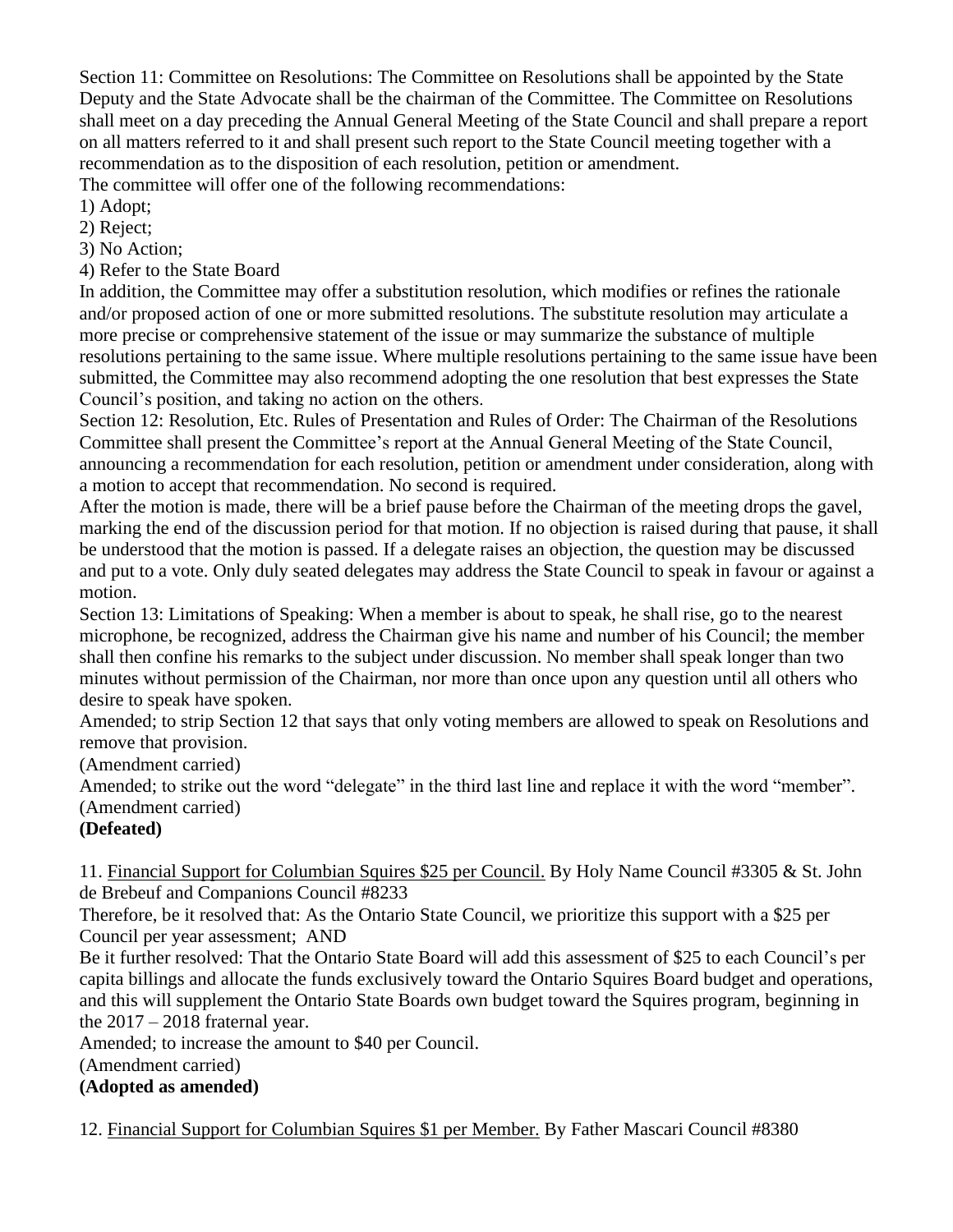Therefore, be it resolved that: Ontario State bill each Council \$1.00 per member to each Council. This to be done in the month of March of each fraternal year with proceeds being sent to the Ontario Columbian Squires program. By Councils financially supporting the Columbian Squires program, this will help to ensure the future of the program and ensure a bright future of the Knights of Columbus. **(Withdrawn)**

## 13. Changes to RSVP Program. By All Saints Strathroy Council #7570

Therefore, be it resolved that: The Knights of Columbus RSVP program be expanded to fund the educational needs of candidates for the permanent Diaconate; such funding limited to tuition, text books and/or other multi-media training material.

## **(Adopted for recommendation to Supreme)**

14. Equal Representation by Supreme. By Bishop James Council #6861 & Parry Sound Council #7080 & St. Mary's Council #7851 & Monsignor Michael O'Leary Council #9850

Therefore, be it resolved that: Supreme Council puts out an alert asking for assistance for all Councils or members throughout the world, not just in the United States; AND

Be it further resolved that: Supreme Council provide financial support and assistance equally to all Councils and/or members throughout the Order for disaster relief.

## **(Adopted for recommendation to Supreme)**

15. Ontario State Council Financial Year End. By Bishop James Council #6861 & Parry Sound Council #7080 & St. Mary's Council #7851 & Monsignor Michael O'Leary Council #9850 Therefore, be it resolved that: The State Board immediately change the year end to December 31. This

change must be in place no later than December 31, 2017 and be reflected in the financial information provided to the 2018 State Convention.

#### **(Defeated)**

16. Ontario State Council Budget. By Bishop James Council #6861 & Parry Sound Council #7080 & St. Mary's Council #7851 & Monsignor Michael O'Leary Council #9850

Therefore, be it resolved that: The State Board prepare and present for approval an annual budget outlining anticipated revenue and expenses. This change must be in place no later than December 31, 2017 and be reflected in the financial information provided to the 2018 State Convention. For subsequent years, after 2018, the State Board must not only prepare an annual budget but must explain any variance of more than five percent (5%) from the budget. This will be done in conjunction with all other financial reporting. Amendment; that the entire sentence about the 5% be removed.

(Amendment carried)

Amendment; replacing "for approval" with "for discussion".

(Amendment carried)

Amendment; to add the following: "That the State Board communicate to the Councils in Ontario their proposed budget once approved".

(Amendment carried)

## **(Adopted as amended)**

17. Ontario State Council Statement of Revenues and Expenses. By Bishop James Council #6861 & Parry Sound Council #7080 & St. Mary's Council #7851 & Monsignor Michael O'Leary Council #9850 Therefore, be it resolved that: The State Board in conjunction with the auditor take immediate steps to provide full and complete disclosure. Full financial statements are to be presented at all future State Conventions. This must include, but not be limited to:

1) Having expenses shown when revenue has been collected (ie: State Convention);

2) Disassembling the categories of Administrative; and Meetings, hotel, meals and travel and showing such things as salaries and benefits, rent, etc;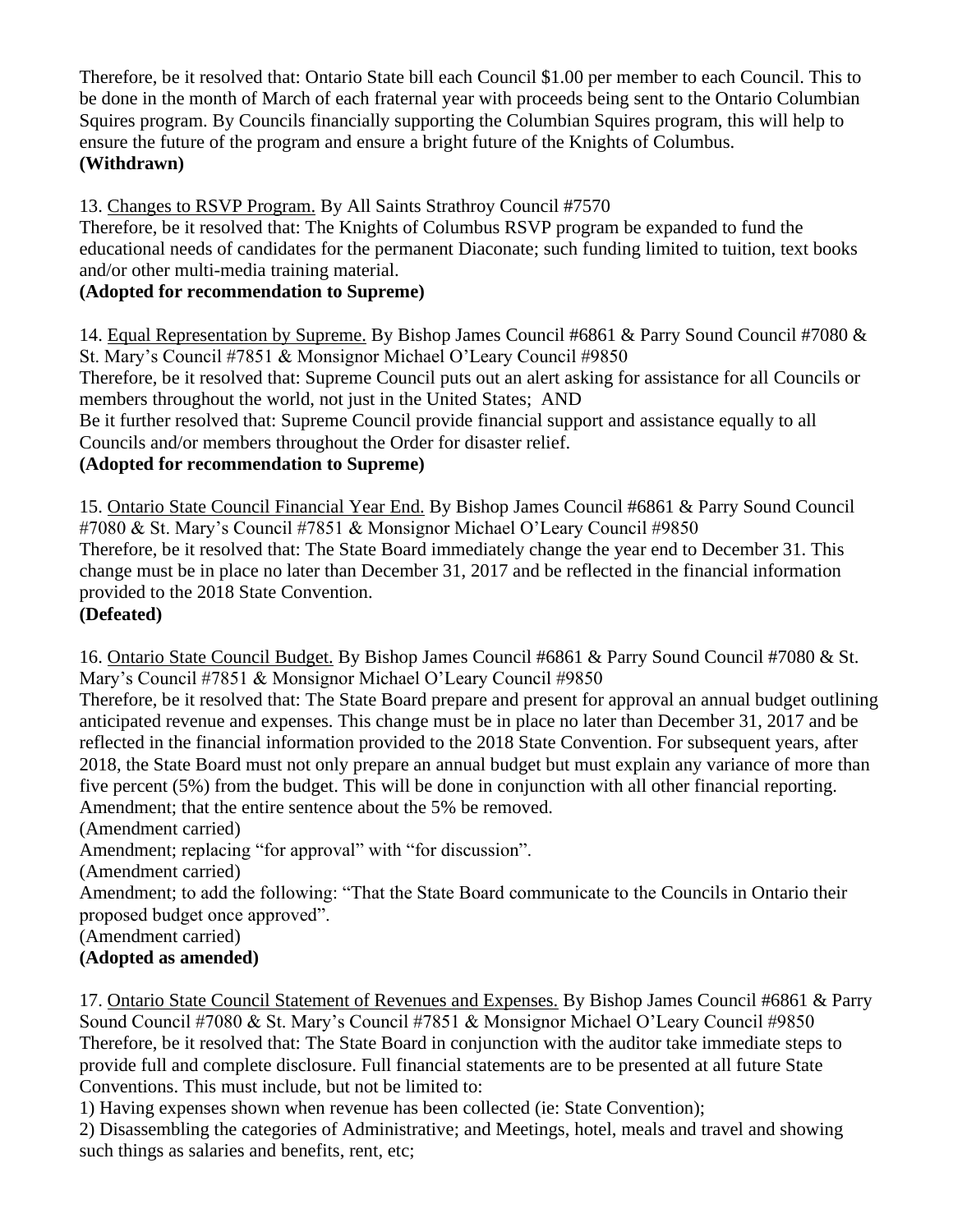3) Any line item of expenses which reflect \$25,000 or more should be on a separate line;

4) Any increase or decrease of more than 5% in a year must include a note of explanation; and

5) The goal of the revised financial statements should be one of transparency not expediency. **(Adopted)**

18. Suspend Knights who are Elected Public Officials that Vote Against Catholic Teachings. By John XXIII Council #4976

Therefore, be it resolved that: Members of the Knights of Columbus who are elected public officials that vote against the teachings of the sanctity of life from conception until natural death shall be suspended from membership in the Knights of Columbus. Suspension would be lifted once aforementioned member publicly renounce his vote in favour of intrinsic evils.

## **(Defeated)**

# 2016

## (113th Ontario State Convention)

1-10. Congratulatory Resolutions. By Ontario State Board

1. Welcome Visitors to Ontario and Canada for the 134th Supreme Convention.

2. With Humble and Sincere Devotion to the Leader of Our Church.

3. With Humble and Sincere Devotion to the Pope Emeritus.

4. In Recognition to the Spiritual Leadership and Dedication of our Supreme Chaplain.

5. In Recognition of Cardinal Collins' Inspiration, Governance, and Ardour for the Church.

6. In Support of Our Bishops and Priests Who Serve US in All Jurisdictions.

7. With Humble and Respectful Gratitude to our Supreme Knight.

8. Support for the Cause for Canonization of Venerable Fr. Michael McGivney.

9. Blessed Mother Theresa as she is about to be canonized.

10. Tenth Anniversary of Poland.

**(all 10 resolutions adopted)**

11. Resolution to Increase per Capita by \$3.00. By Kingsway Council #3387 & Bishop John T. Kidd Council #4924 & Fr. Gerald Warren Council #7969 & Bishop Robert Clune Council #11535 & Oak Ridges Council #13094 & Immaculate Heart of Mary Council #14421 & San Francesco di Paola Council #14571 & Jesus the King Council #15045 & St. André Bessette Council #15926 & Bishop Peter Morocco Council #16233 & Father John T. Bolger Council #6161

Therefore, be it resolved that: The Ontario State Council authorizes the Ontario State Board to increase the per capita by \$3.00 per member; AND

Be it further resolved: That the Ontario State Board continues to aggressively look for and implement cost savings with the State budget; AND

Be it further resolved: That the Ontario State Board continues to aggressively look for and implement new revenue streams; AND

Be it further resolved: That the Ontario State Board and its Councils aggressively pursue growth in membership.

(Moved to postpone until after Resolution #16. Carried)

**(Adopted)**

12. Suspend Knights who are Elected Public Officials that vote against Catholic teachings on the Sanctity of human life from conception until natural death. By Saint John XXIII Council #4976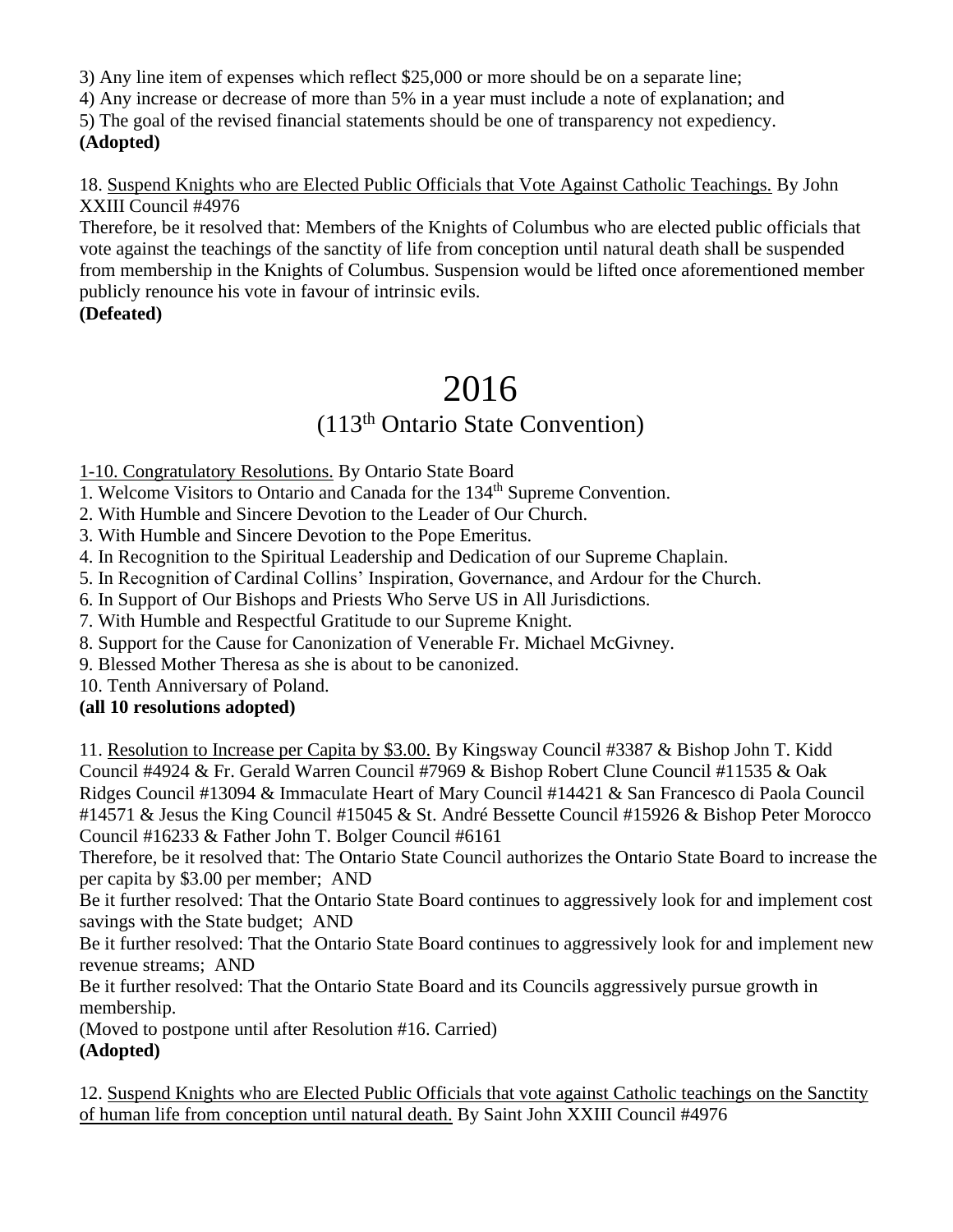Therefore, be it resolved that: Members of the Knights of Columbus who are elected public officials that vote against the Church's teachings on the sanctity of life from conception until natural death shall be suspended from the membership in the Knights of Columbus. **(Defeated)**

13. Euthanasia Prevention. By St. Agnes Council #8739 & St. Ursula Council #9551 & St. Joseph Council #10436 & Blessed Sacrament Council #1412 & Corpus Christi Council #11891 & Immaculate Conception Council #9693

Therefore, be it resolved that: The Ontario State Council adopt a program by means of and through the subordinate Councils that Knights will stand ready to be at the side of all who are dying to provide comfort, reassurance, and solace, so that as an Order, we assure that "no one dies alone".

Amended; to change the wording from "physician" or "doctor-assisted" to say "medically-assisted". (Amendment carried)

Amended; to change the wording to "euthanasia/assisted suicide".

(Amendment carried)

Amended; to include the word "prayer".

(Amendment carried)

Amended; to replace "assure" by "endeavor".

(Amendment carried)

#### **(Adopted as amended)**

14. Support for the Holy Land. By Jesus the King Council #15045

Therefore, be it resolved that: Ontario State Council encourages all Ontario Knights of Columbus Councils to annually support through prayer and financial assistance from their general funds equivalent to 2% of Council net income and not exceeding \$500C per fraternal year, to the various Holy Land Churches, recognized Holy Land Christian charitable organizations, Christian orphanages, and Knights of Columbus Council projects that are dedicated to benefitting the Holy Land.

Amended; to strike out the words "from their general fund equivalent to 2% of Council net income and not exceeding \$500C per fraternal year".

(Amendment carried)

## **(Adopted as amended)**

15. Knights of Columbus Post Nominal to Identify a 3rd Degree Member of the Order. By Holy Spirit Council #13390

Therefore, be it resolved that: The Knights of Columbus allow 3<sup>rd</sup> Degree members of the Order to voluntarily and where deemed appropriate, to use abbreviations after his name to identify that he is a Knight of Columbus (ie: name, KC).

## **(Defeated)**

16. Regarding the Funding of the Ontario State Board. By Superior Council #932

Therefore, be it resolved that: The per capita levy be increased by \$2.00 per year for the next 3 years beginning in 2016.

Amend; to suspend the rules which limit the number of speakers on this Resolution and the time allotted to each speaker.

(Amendment defeated)

## **(Defeated)**

17. Maximizing Full Participation of New Knights. By Fr. McMillen Council #11565 & St. Alexander Council #11219 & Paul VI Council #7368

Therefore, be it resolved that: Any insurance agent introducing a candidate to the Knights of Columbus must register the candidate in the Council closet to the candidate's residence, and arrange for a member of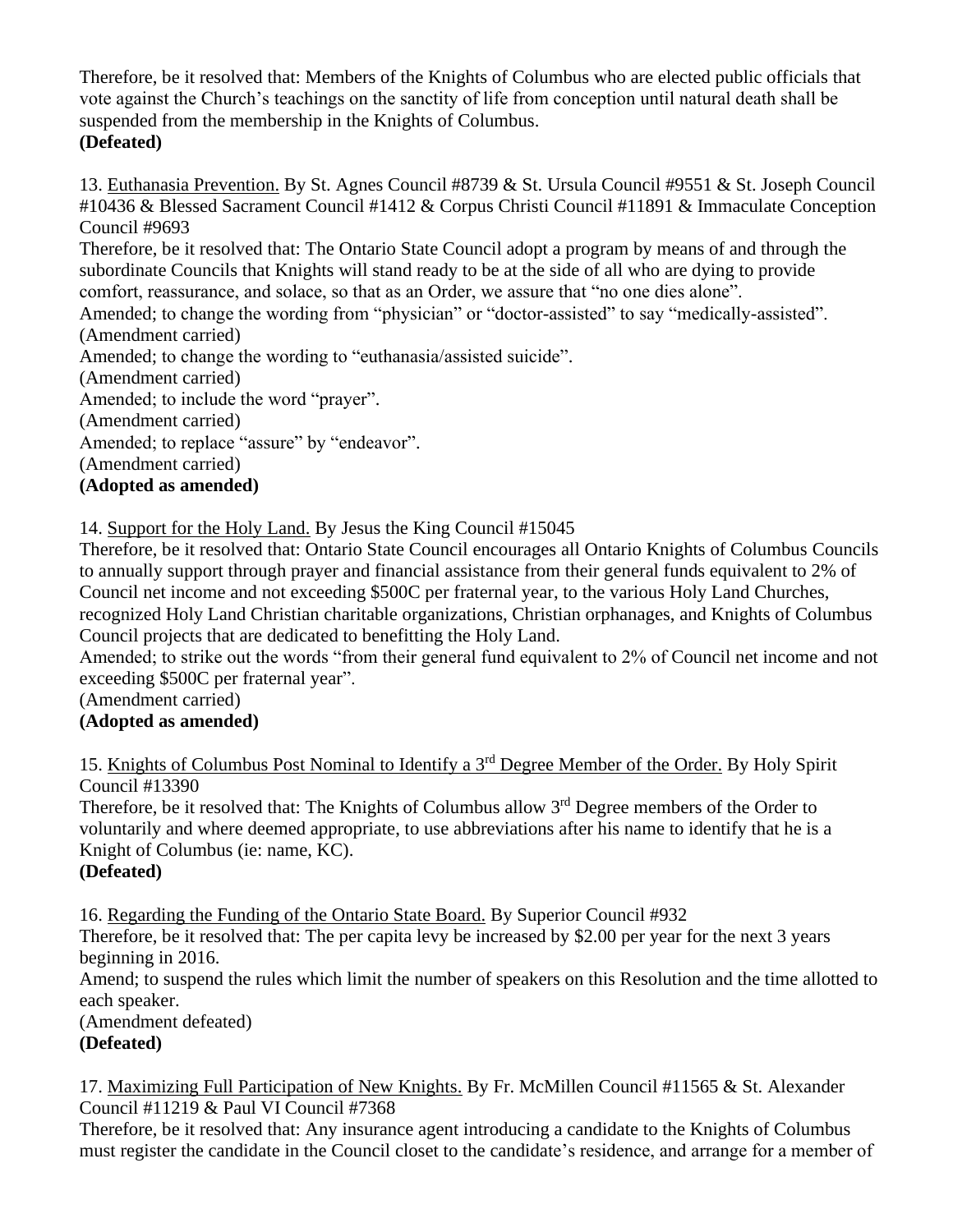the Council to participate in the First Degree exemplification of the candidate so as to expedite the candidate's full participation in the Council. **(Defeated)**

# 2015

## (112th Ontario State Convention)

1-5. Congratulatory Resolutions. By Ontario State Board

1. With Humble and Sincere Devotion to the Leader of Our Church.

2. In Recognition of his Spiritual Leadership and Dedication (Supreme Chaplain).

3. In Recognition of Cardinal Collins, of his Inspiration, Governance, and Ardour for the Church.

4. In Support of our Bishops and Priests who serve us in all Jurisdictions.

5. With Humble and Respectful Gratitude (Supreme Knight).

## **(all 5 resolutions adopted)**

6. Honoring Dennis Savoie. By Ontario State Board

Therefore, be it resolved that: The Ontario State Council of the Knights of Columbus convey to Dennis A. Savoie our sincerest gratitude and warm appreciation for his dedication to the Order, to the life of the unborn, the Church and the community and Canada; AND

Be it further resolved that: We express our gratitude to Claudette and his family for sharing him with his brother Knights over the year; AND

Be it further resolved that: These sentiments be recorded in the minutes of the meeting of the 112<sup>th</sup> Ontario State Convention held in Toronto on April  $24<sup>th</sup> - 26<sup>th</sup>$ , 2015. **(Adopted)**

7. Presented by State Board (per capita increase). By Ontario State Board

Therefore, be it resolved that: The Ontario State Council authorizes the Ontario State Board to increase the per capita by \$6.16 per year; AND

Be it further resolved that: The Ontario State Board continues to aggressively look for and implement cost savings with the State Budget; AND

Be it further resolved that: The Ontario State Board continues to aggressively look for and implement new revenue streams; AND

Be it further resolved that: The Ontario State Board and its Councils aggressively pursue growth in membership.

Amend: that the increase of \$6.16 be implemented over a two-year period.

(Amendment defeated)

Amend: that the motion be deferred until after the financial report.

(Amendment carried)

Amend: to increase our per capita by 20% or approx. \$2.50.

(Amendment defeated)

## **(Defeated)**

8. Changes to Fraternal Insurance Benefits. By Our Lady of Fatima Council #3732

Therefore, be it resolved that: The Knights of Columbus Insurance program remove this distinction of differing values of life; AND

Be it further resolved that: The practice of placing different monetary value on the life of a still-born infant as compared to an infant who dies immediately after birth be discontinued.

## **(Adopted – unanimously)**

9. Support for the National Evangelization Team (NET Canada). By Our Lady of the Lake Council #4917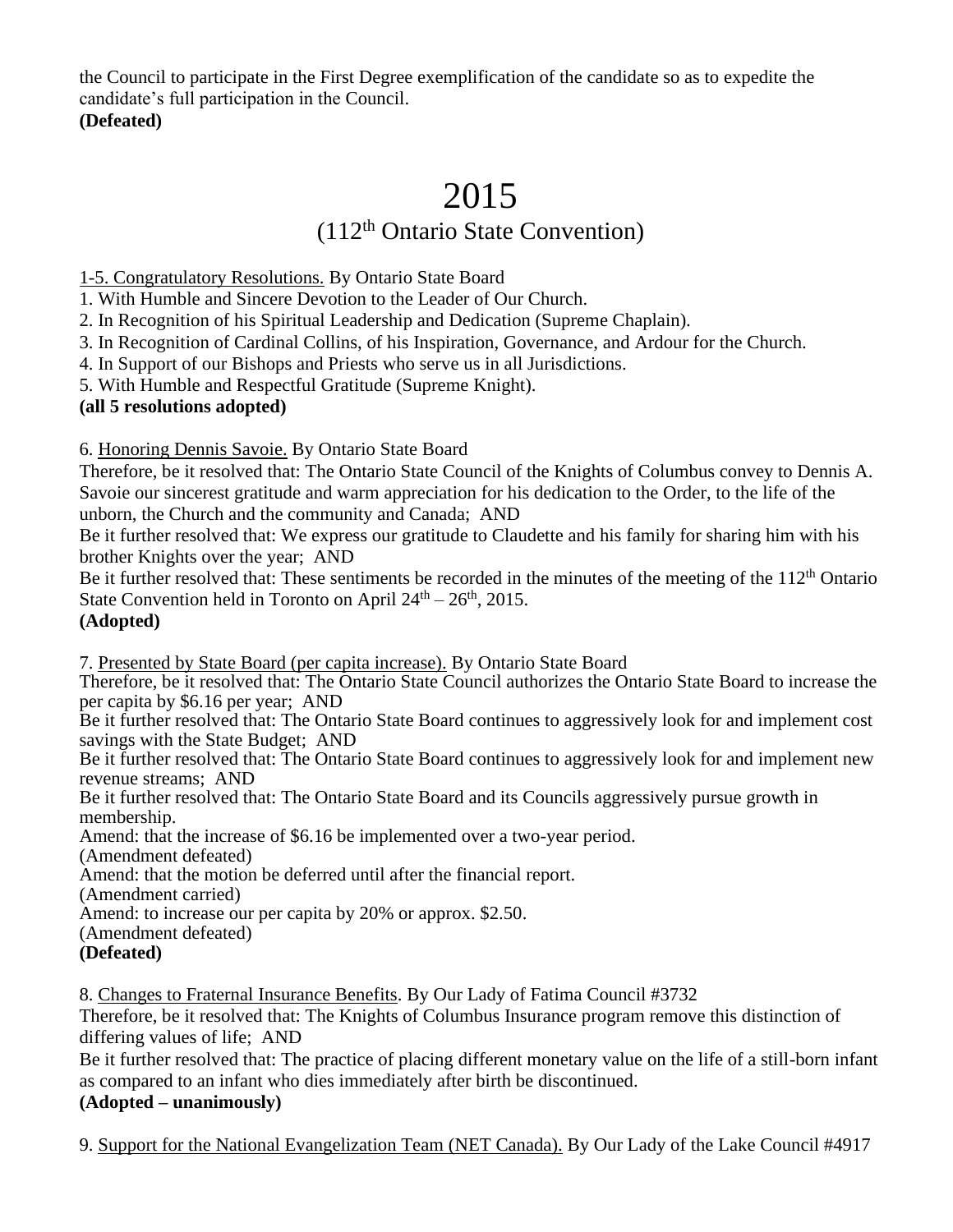Therefore, be it resolved that: The Ontario State Council recommend to all Councils to support through prayer and financial assistance the work of NET Ministries of Canada as one of our recommended charities.

#### **(Adopted)**

10. Support for ACTS Canada. By Our Lady of the Lake Council #4917 Therefore, be it resolved that: The Ontario State Council recommend to all Councils to annually support through prayer and financial assistance the work of ACTS Canada. **(Adopted for referral to State)**

11. Supreme Data Base. By Msgr. Stephen Foerster Council #6024

Therefore, be it resolved that: Supreme will modify the website so that once a member passes away a list of widows can be obtained when desired and this list can be linked with the Print Center Tab so that address labels can be printed, or emails can be sent, thus ensuring an easy way for Councils to stay in touch with our widows and give them the support they need. **(Defeated)**

12. Membership Sustainability. By Parry Sound Council #7080

Therefore, be it resolved that: In order to implement a recruitment program that invites involvement through insightful preparation, the By-laws be amended to allow Council meetings to be open to potential members that are practical Catholics in union with the Holy See. **(Defeated)**

13. Parties' Stand Against Pro-Life Candidates. By Eganville Council #1549

Therefore, be it resolved that: We encourage the membership to contact all political parties of Canada urging them to respect everyone's freedom of association, freedom of religion and conscience and not to discriminate against any candidate for nomination to his/her party because of their pro-life position. **(Adopted)**

# 2014

## (111th Ontario State Convention)

- 1-9. Congratulatory Resolutions. By Ontario State Board
- 1. With Humble and Sincere Devotion to the Leader of Our Church.
- 2. With Sincere and Respectful Gratitude.
- 3. With Joyful Gladness We Celebrate the Canonization of Pope John Paul II.
- 4. With Joyful Gladness We Celebrate the Canonization of Pope John XXIII.
- 5. With Great Pride of Our Country and for Our Canadian Clergy.
- 6. In Recognition of his Spiritual Leadership and Dedication (Supreme Chaplain).
- 7. In Recognition of Cardinal Collins and his Inspirational, Governance, and Ardour for the Church.
- 8. In Support of Our Bishops and Priests who Serve Us in all Jurisdictions.
- 9. With Humble and Respectful Gratitude (Supreme Knight).
- **(all 9 resolutions adopted)**

10. In Support of a Culture of Life. By Ernest J. Wolff Council #798

Therefore, be it resolved that: We call for the adoption of laws that recognize and protect in law the right of conscience for doctors, nurses, pharmacists and other medical personnel, guaranteeing that they may not be forced to provide medical services which violate their religious beliefs, and we insist on similar protection for Catholic hospitals; AND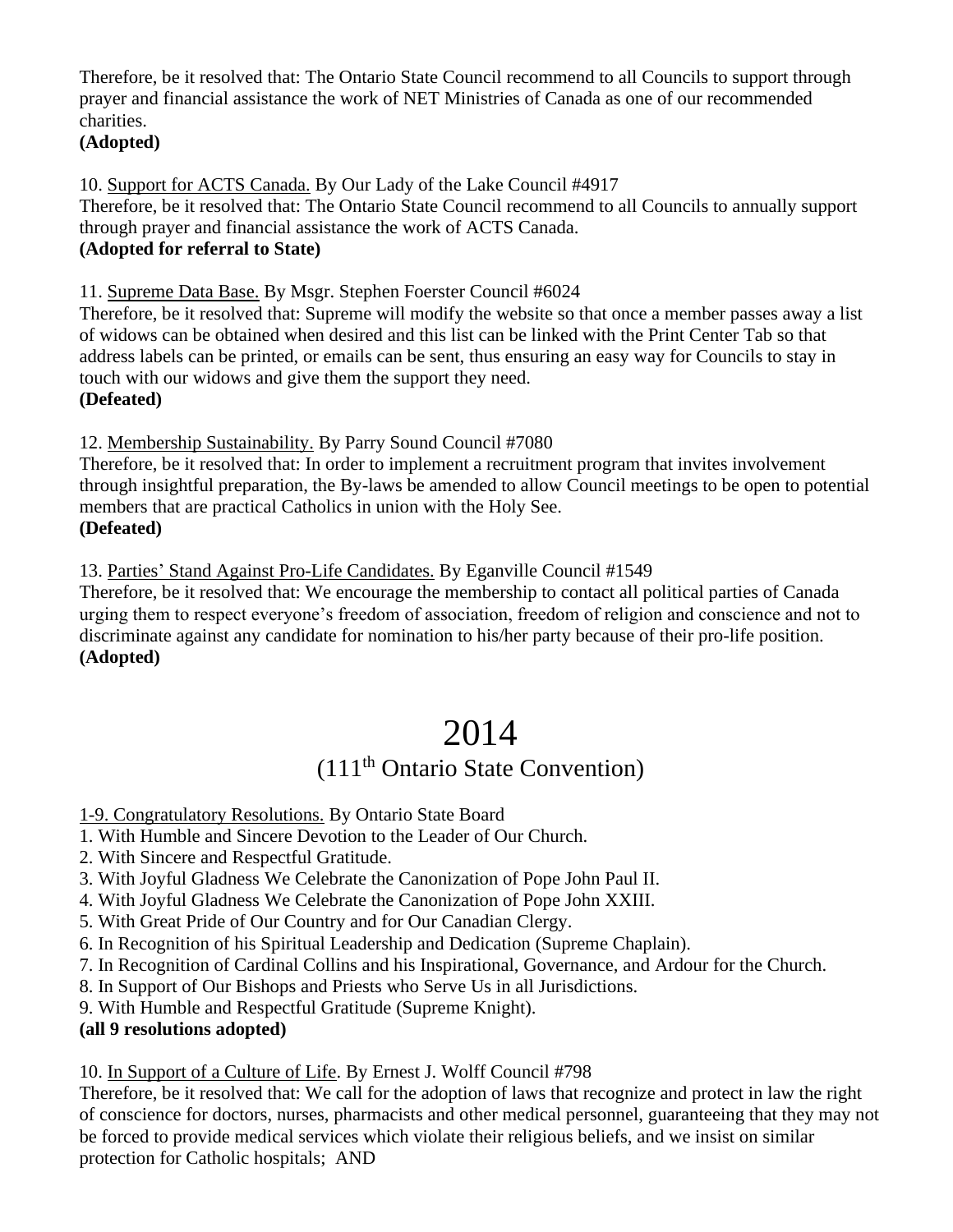Be it further resolved that: The Knights of Columbus will continue to uphold the traditional teaching of the Church concerning the death penalty as explained in the Catechism of the Catholic Church and by the late Pope John Paul II in Evangelism Vitae (The Gospel of Life); AND

Be it further resolved that: We reaffirm our long-standing policy of not inviting to any Knights of Columbus event, persons, especially public officials or candidates for public office, who do not support the legal protection of unborn children, or who advocate the legalization of assisted suicide or euthanasia, and of prohibiting such persons from renting or otherwise using facilities over which we have control, or speaking at Knights of Columbus events, or bestowing on them honours or privileges of our Order of any kind, or inviting them to serve as honourary chairpersons of events, celebrations of committees, or to hold any office in the Knights of Columbus; AND

Be it further resolved that: We once again commit ourselves to praying the rosary frequently, to fasting and to doing penance in reparation for the evils perpetrated against the gift of life and that we seek the intercession of the Blessed Virgin Mary, who herself said "yes" to life, to intercede on our behalf for the establishment of a "Culture of Life".

## **(Adopted)**

11. Information available to District Deputies. By Superior Council #932

Therefore, be it resolved that: State Board Officers and District Deputies have Read Only access to Membership Management system for the Councils in their respective jurisdiction. **(Adopted for referral to Supreme)**

## 12. Wells of Hope. By St. Catharines Council #1394

Therefore, be it resolved that: This convention urge our brother Knights and their Councils to support the work of Brother Van der Zalm's Wells of Hope in every way that they can especially with their prayers and fund-raising efforts; AND

Be it further resolved that: Ontario State Council consider how it can financially support the work of Wells of Hope.

Amend; to remove the sentence "further resolved that Ontario State Council consider how it can financially support the work of the Wells of Hope".

(Amendment defeated)

## **(Adopted)**

13. To promote a positive attitude towards children in-utero diagnosed with disabilities. By Father J.R. McElligott Council #5649

Therefore, be it resolved that: The Knights of Columbus develop an information campaign directed at parents emphasizing that all children are a gift from God even children diagnosed with possible disabilities in-utero.

Amended; to change the word "doctors" to "tests".

(Amendment carried)

## **(Adopted for referral to Supreme)**

14. To include an education initiative in the ongoing programs of the Order on how to combat human trafficking. By Father J.R. McElligott Council #5649

Therefore, be it resolved that: The Knights of Columbus develop an education initiative as part of the ongoing programs of the Order to better inform members on how to combat human trafficking. **(Adopted for referral to Supreme)**

15. Access to previous Resolutions. By Father McMaster Council #6495

Therefore, be it resolved that: The Ontario State Council create a resolutions booklet that would include all available resolutions that has been passed at previous Ontario State conventions; AND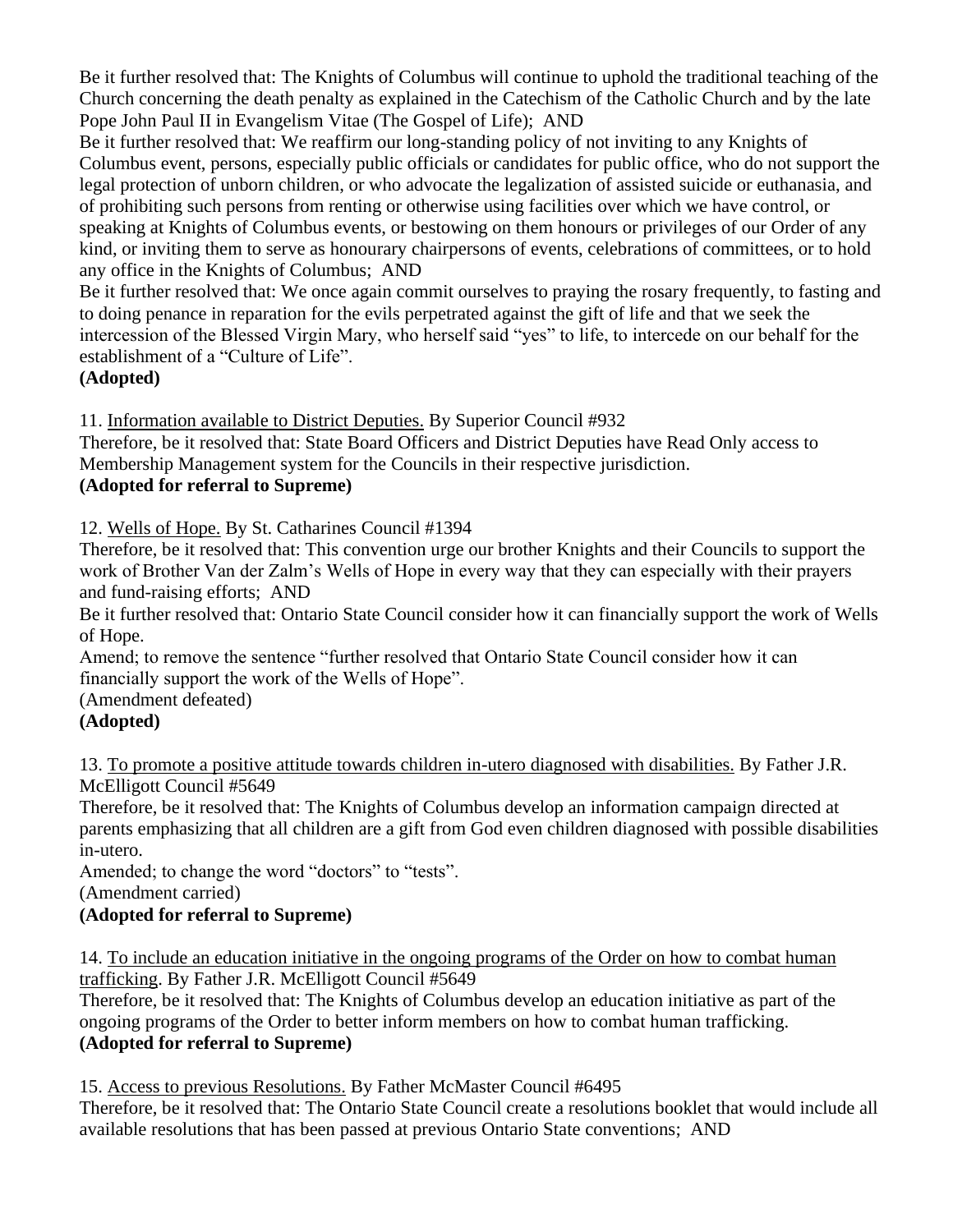Be it further resolved that: Once the Ontario State Council resolutions booklet has been assembled that it be uploaded to the Ontario State Council website to be accessible to every Council officer of the Knights of Columbus in Ontario.

## **(Adopted)**

16. Euthanasia is not healthcare and euthanasia is not medical treatment. By Father McMaster Council #6495

Therefore, be it resolved that: The Ontario State Council of the Knights of Columbus clearly and unequivocally state that lethally injecting a person with the intention of causing that person's death is not healthcare and is not a form of medical treatment.

Amended; to take out the words "lethal injection" and substituting the words "directly and intentionally causing the death of ".

(Amendment carried)

## **(Adopted as amended)**

17. Selection of a Priest to act as Chaplain. By Father Lally Council #5793

Therefore, be it resolved that: Any priest who is a member of the Order living in the community served by the Council may serve as Chaplain with permission of the local diocese. **(Defeated)**

18. Preservation of History, and our Catholic Roots. By Archbishop Dennis O'Connor Council #14969 Therefore, be it resolved that: We, the Knights of Columbus, declare that every Council of the State, be encouraged to promote and preserve the memory of our faithful Christian ancestors in all public places and institutions, sold or acquired by government or other commercial sources, and that this be undertaken by means of memorial plaques and monuments, ceremonial prayer celebrations and by any and all other means consistent with the principles of Christianity.

Amended; to add the words "in consultation with the local bishop".

(Amendment carried)

## **(Adopted as amended)**

19. Changes to Fraternal Insurance Benefits. By Our Lady of Fatima Council 3732 Therefore, be it resolved that: This practice of placing a different monetary value for a still-born infant as opposed to an infant who dies after birth be reviewed with the intent of removing such distinction. **(Adopted to defer to next convention)**

20. Marian Year in Canada. By Father J.R. McElligott Council 5649 Therefore, be it resolved that: We use the opportunity of the Supreme Convention of 2016 to organize and launch a Marian year in Canada to increase the devotion of the faithful to Our Lady. Amended; to add the words "…to work with the Canadian Conference of Catholic Bishops…". (Amendment carried) AND Amended; to change the word "exploited" and changed to "utilized". (Amendment carried) **(Adopted as amended)**

21. Recognition of Retired Financial Secretaries as FFS. By Father Lally Council #5793 Therefore, be it resolved that: A Financial Secretary, upon retirement having completed at least a three year term, be accorded by the State Deputy the privilege of the title "Former Financial Secretary (FFS)". **(Adopted and referred to State)**

22. Policy on bilingualism. By Saint Gabriel Council #6740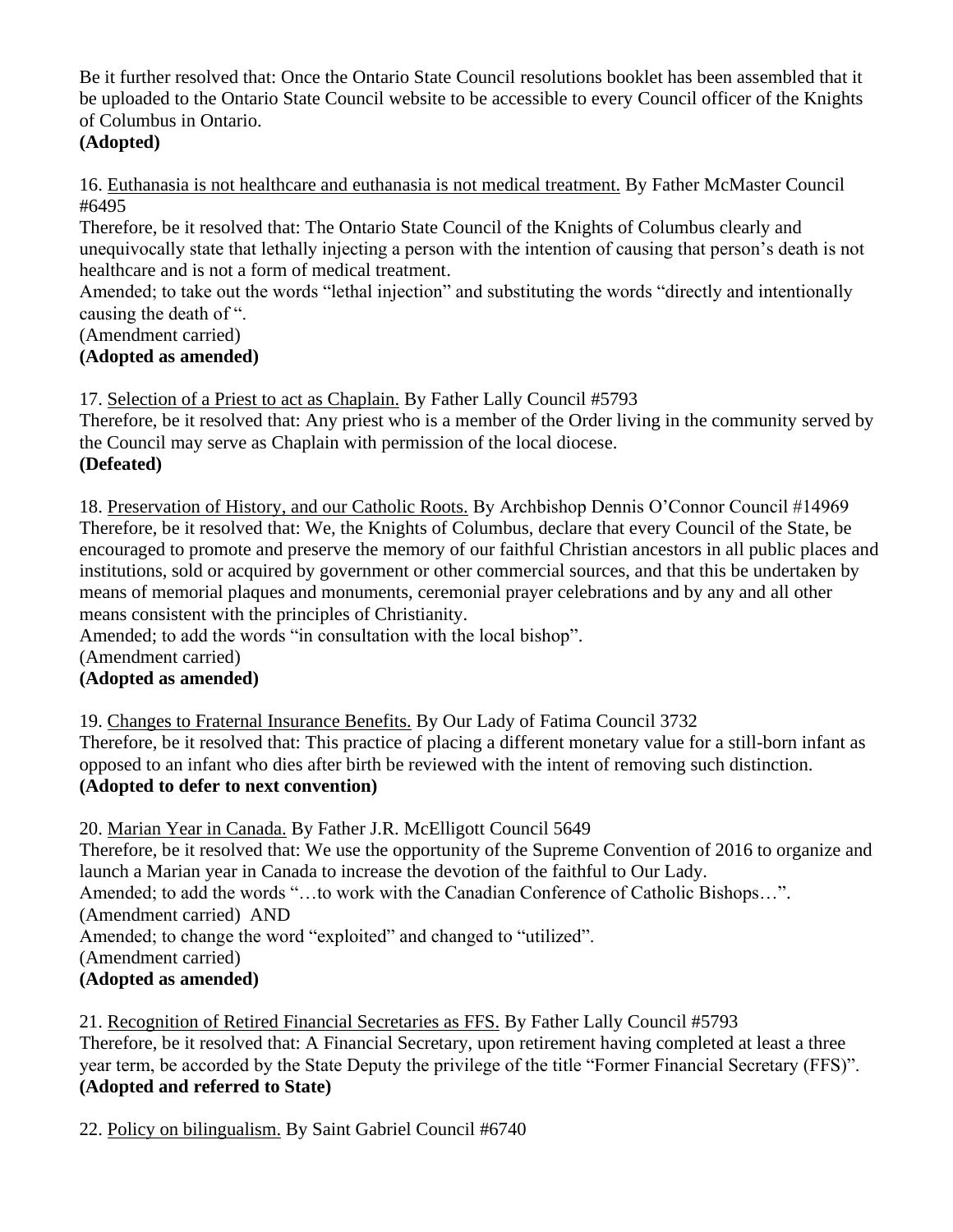Therefore, be it resolved that: The State Board adopt a policy on bilingualism so as to better serve French speaking Councils; and the State Council's website be available in both languages; and the State Bulletin to published in both languages.

## **(Adopted and referred to State)**

23. Police Screening Requirement for new & present Members of the Knights of Columbus in Ontario. By Father Clare Tipping Council #9235

Therefore, be it resolved that: All members of the Knights of Columbus in Ontario who, through any volunteer ministry, work with children and/or vulnerable persons involved in recognized Pastor approved activities are required to submit to the screening process of the local parish and the respective diocesan screening protocol.

Amended; to add the words "… and maintain it". (**Adopted as amended**)

24. Timely Distribution of State Convention Minutes. By St. Michael's Council #12820

Therefore, be it resolved that: Within 45 calendar days after the closing of the Ontario State Convention, the Ontario State Deputy shall cause the minutes for that annual Ontario State Convention to be prepared and circulated to the Councils in Ontario State through the portal restricted to Council Grand Knights with notice of such availability being posted on the Ontario State Council website for general membership knowledge.

**(Defeated)**

# 2013

## (110th Ontario State Convention)

1-8. Congratulatory Resolutions. By Ontario State Board

1. With Humble and Sincere Devotion to the Leader of Our Church.

2. With Sincere and Respectful Gratitude (Pope Emeritus).

3. With Deepest and Sincere Memories of the late Blessed John Paul II.

4. With Great Pride of Country and of Our Country Clergy.

5. In Recognition of his Spiritual Leadership and Dedication (Supreme Chaplain).

6. In Recognition of Cardinal Collins of his Spiritual Leadership and Dedication.

7. In Support of Our Bishops and Priests who Serve Us in all Jurisdictions.

8. With Humble and Respectful Gratitude.

## **(all 8 resolutions adopted)**

9. Amend the By-laws of Ontario State. By Ontario State Board

Therefore, be it resolved that: The revised Ontario State By-laws (as presented at the 2013 Convention) be approved by the Ontario State and forwarded to the Supreme Council for their approval. **(Adopted)**

10. Resolution to Amend Filing of Resolutions. By Ontario State Board

Therefore, be it resolved that: Ontario State Council allow the filing of Resolutions in a

Word format and by e-mail to the State Office and the State Advocate up to February 1<sup>st</sup> of each year; AND

Be it further resolved that: The filing of Resolutions by e-mail in the proper Word format with a signed copy to follow to the State Office by February  $15<sup>th</sup>$  is considered to have been filed properly for the Convention.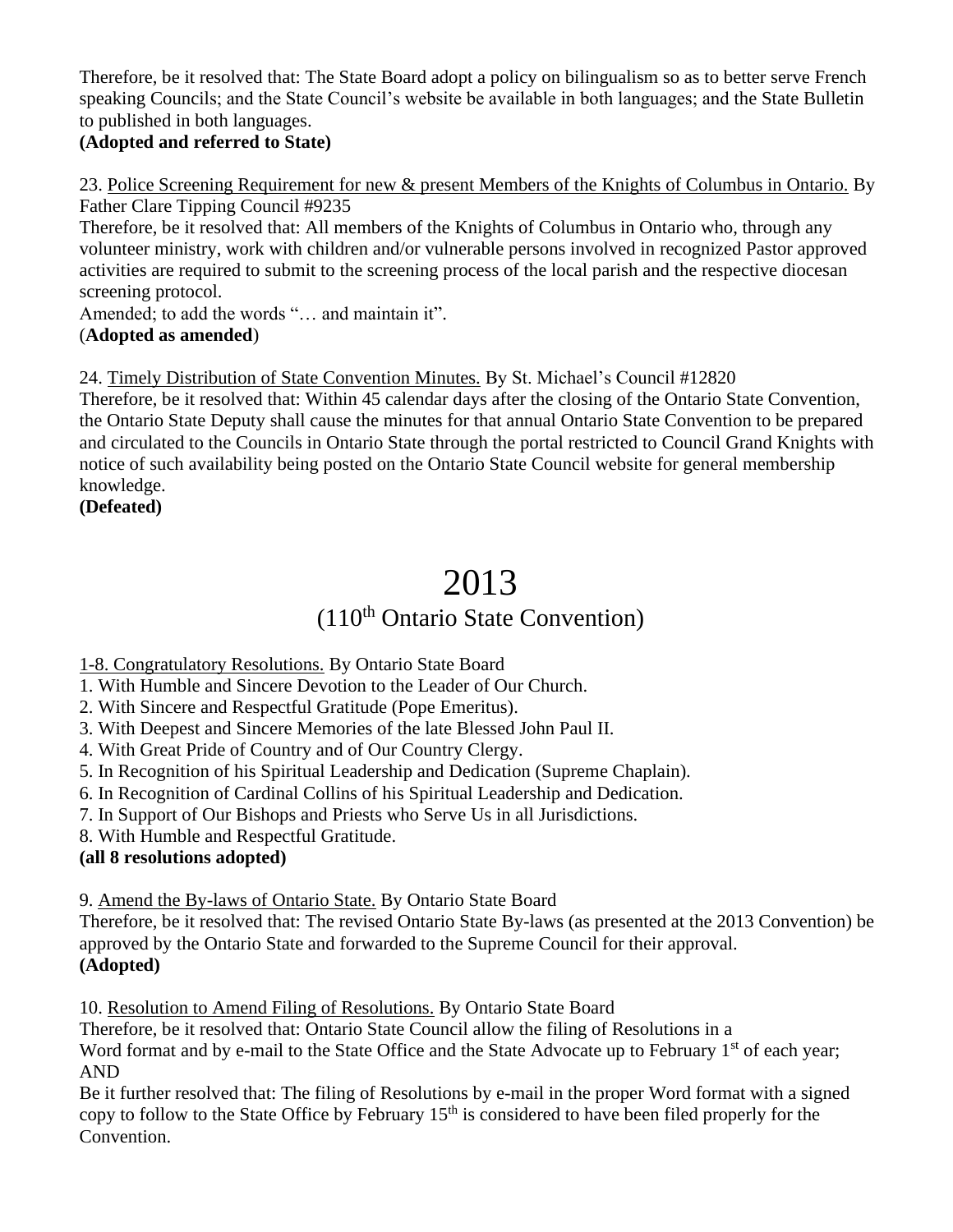Amended by Resolution Committee; to change the wording in the first line from "within the Jurisdiction" to "Councils within its Jurisdiction".

## **(Adopted as amended)**

11. Support of MaterCare International. By Father Cummins Council #2042

Therefore, be it resolved that: By the Ontario State Council Knights of Columbus, at the State Convention assembled in Toronto, Ontario May  $18<sup>th</sup> - 20<sup>th</sup>$ , 2013 that we encourage all members of the jurisdiction to support and seriously consider including MaterCare International in their yearly charitable gift-giving. **(Adopted as amended)**

12. To Amend Pledge of the 2<sup>nd</sup> Degree. By St. Gertrude Council #1926

Therefore, be it resolved that: The Ontario State Convention requests that Ontario State Council bring to the Supreme Convention for the year 2013 a resolution to amend our  $2<sup>nd</sup>$  Degree pledge by all Knights of Columbus to protect Life in all stages from conception until natural death. **(Defeated)**

13. Decline of the Knights of Columbus and the Church in the West and Necessary Steps to Reverse this Decline. By St. Paul the Apostle Council #9652

Therefore, be it resolved that: The Supreme Board within one year of passing of this resolution report back annually at Supremes' annual Convention on the progress of developing a plan to counter growing Western secularism.

## **(Defeated)**

14. Support of Prostate Cancer Research. By Fr. Ernie Deslippe Council #1467

Therefore, be it resolved that: The Knights of Columbus demonstrate its support of the fight against prostate cancer by supporting, at the international level, education and awareness campaigns regarding prostate cancer and research into its detection and treatment.

Amended by Resolution Committee; to add the words "that Supreme Council on behalf of the K of C...". **(Adopted)**

15. Financial Support of Prostate Cancer Research. By Fr. Ernie Deslippe Council #1467

Therefore, be it resolved that: Ontario State Board of the Knights of Columbus demonstrates its support of the research into improved detection and treatment of prostate cancer by allotting a portion of the proceeds from the annual charities raffle to Prostate Cancer Canada for research purposes.

Amended by Resolution Committee; to drop the rest of the sentence after the word cancer. **(Defeated)**

16. Rosary for Vocations. By Thousand Islands Council 4177

Therefore, be it resolved that: The Knights of Columbus institute a pilgrimage of daily family rosary for vocations.

Amended; to change the word "pilgrimage" to "program". **(Adopted as amended)**

# 2012

## (109<sup>th</sup> Ontario State Convention)

1-9. Congratulatory Resolutions. By Ontario State Board

1. With Humble and Sincere Devotion to the Leader of Our Church.

2. With Deepest and Sincere Memories of the late Blessed John Paul II.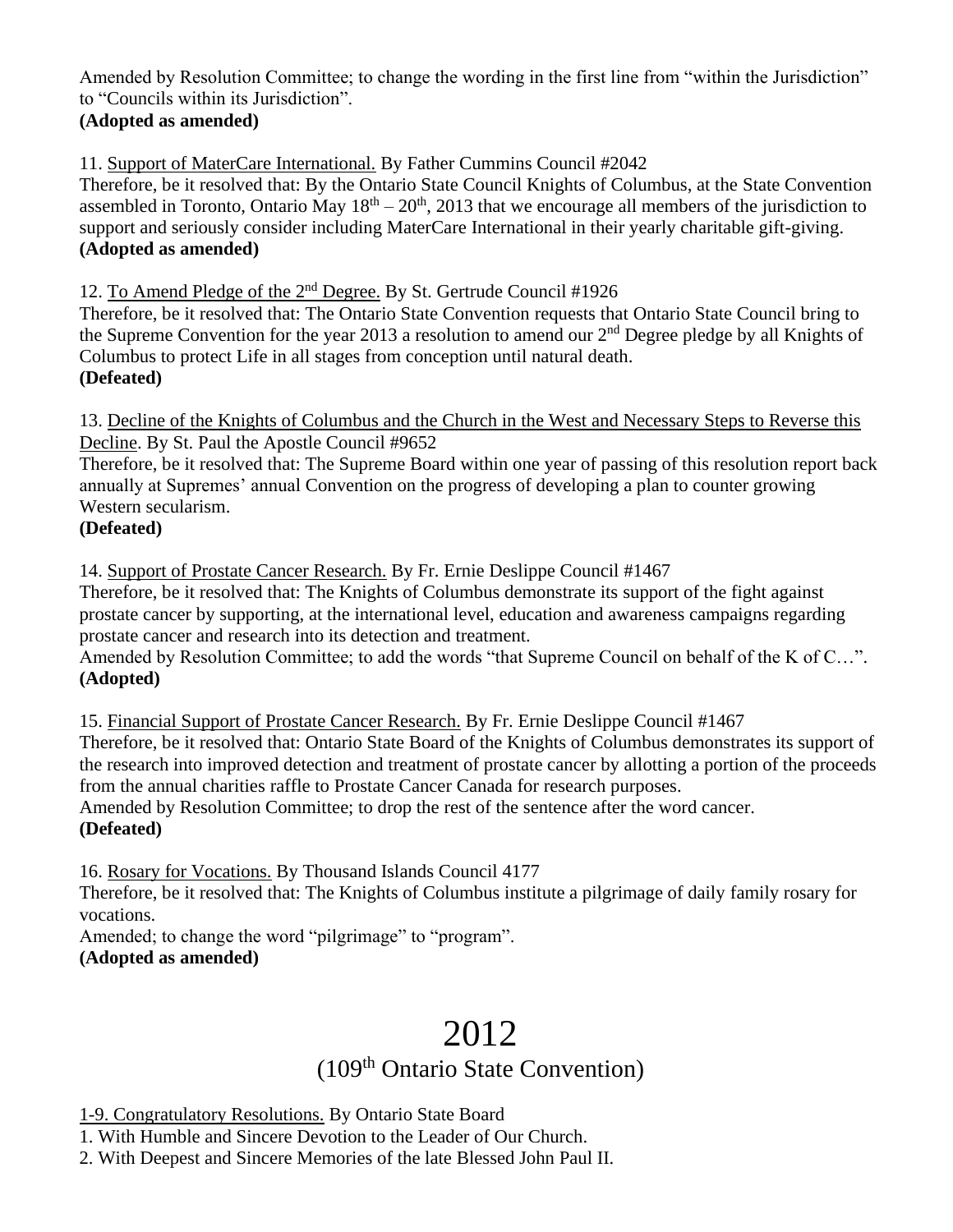3. With Great Pride of Country and of Our Canadian Clergy.

4. With Pride and Humility let Us Recognize Blessed Kateri Tekakwitha the First Native American Woman who will be Canonized October 18<sup>th</sup>, 2012.

5. In Recognition of his Spiritual Leadership and Dedication (Supreme Chaplain).

6. In Recognition of Cardinal Collins of his Spiritual Leadership and Dedication.

7. In Support of Our Bishops and Priests who Serve Us in all Jurisdictions.

8. Support for Our Parish Priest.

9. With Humble and Respectful Gratitude (Supreme Knight).

## **(all 9 resolutions adopted)**

10. Nomination for Supreme Director. By Ontario State Board

Therefore, be it resolved that: The members of the Knights of Columbus of Ontario endorse putting forward the name of Joseph Salini, State Deputy for consideration as our nominee for the position of Supreme Director on the Supreme Board of the Knights of Columbus. **(Adopted)**

11. Future Charities Raffle Lottery Licence to allow sale of Individual Tickets. By St. Aidan Council #11332

Therefore, be it resolve that: Ontario Knights of Columbus Charities Foundation will include in future charity raffle license applications the ability for Knights to sell and the option for buyers to purchase individual charity raffle lottery tickets.

## **(Adopted and referred to the K of C Ontario Charities Foundation Inc.)**

12. Promotion of Pro-Life Messages and Information by State. By St. Boniface Council #10516 Therefore, be it resolved that: Since it is a fundamental issue of our time, Ontario State will continue in its leadership role and put in place a plan, drawing on input from member Knights.

Amended; to include the wording "That the State Board informs all Councils in Ontario about the plan as it is developed so that Councils can determine how to best support a Culture of Life".

(Amendment carried)

## **(Adopted)**

13. Establishment of Improved Electronic Communications and Banking at State. By Holy Name of Jesus Council #11886

Therefore, be it resolved that: Council 11886 wishes to congratulate the steps taken thus far but also solicit a more aggressive adoption of electronic services by State and Supreme, in order to significantly decrease the expense and delays due to postal service and cheque services.

Amended; to add the words "within two years" after the word Supreme.

(Amendment was defeated)

## **(Defeated)**

14. Listing of all Charitable Donations. By St. Boniface Council #10516

Therefore, be it resolved that: In future, State's financial statements will have, as a footnote, a list of all charities and recipients of amounts in excess of \$2000, with the total reconciled to the line item donations and charitable activities in those statements.

## **(Defeated)**

15. Soccer Challenge Name Change. By Centennial Council #8008

Therefore, be it resolved that: The name of the Soccer Challenge be changed to Soccer Shootout so that all potential stakeholders, from competitors, to parents, to coaches, to brother Knights, know immediately from the name exactly what will be involved.

**(Adopted and referred to Supreme)**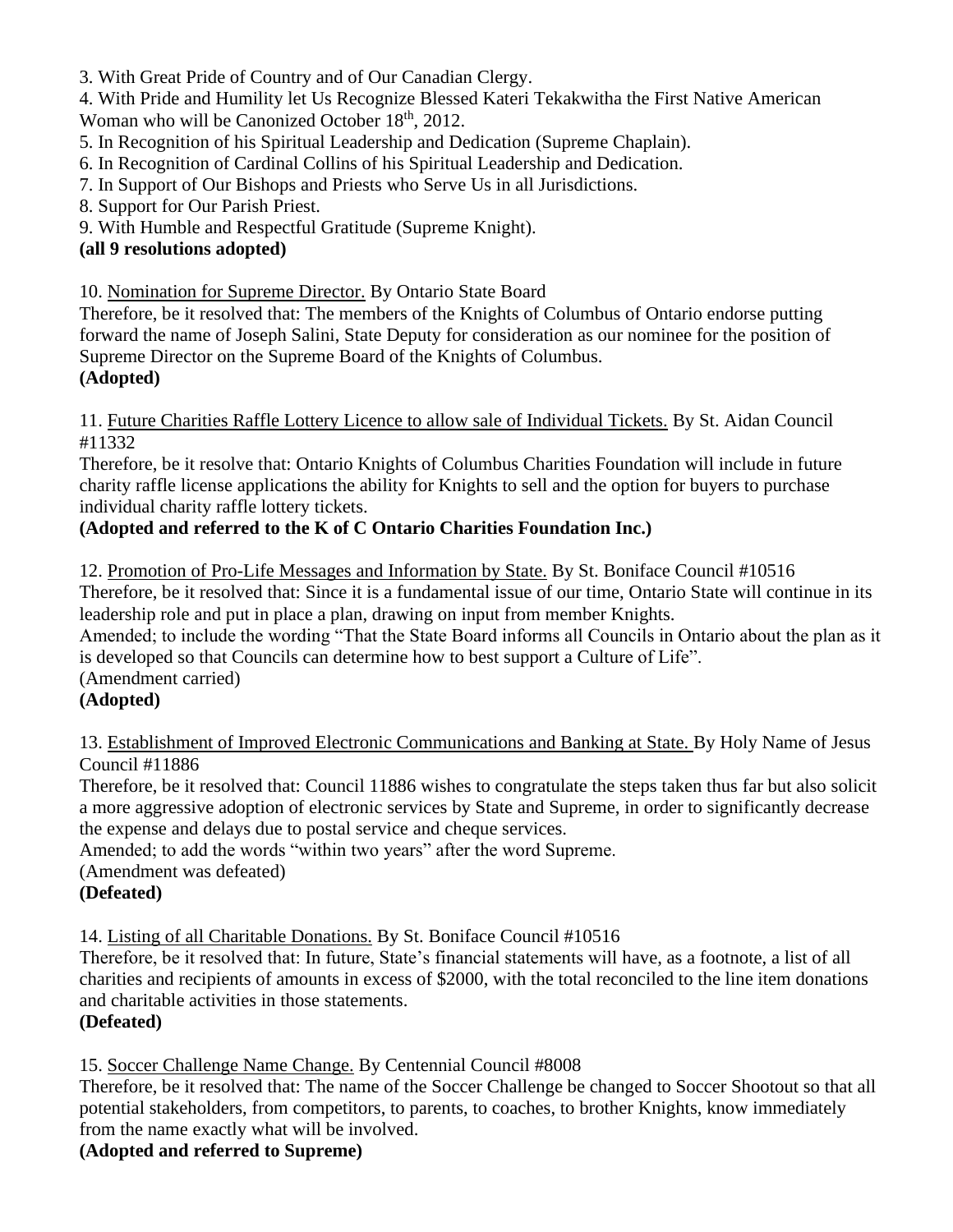16. Amending Section #138 of the Charter, Constitution and Laws. By Father Murtaugh Lalor Council #10308

Therefore, be it resolved that: The State Council permit the use of computer generated minutes; AND Be it further resolved that: The State Council permit the computerized storage of such electronic minutes. **(Defeated)**

17. Recognition of a Former Knight at his Wake or Funeral. By St. Andrew's Council #10416 Therefore, be it resolved that: For whatever reason a Knight becomes a former Knight (unless he has distanced himself from the Catholic faith) upon his death, and at the request of the family of the deceased, he receives at least the Knights of Columbus Memorial Service at his wake. **(Defeated)**

18. Support of Catholic Education in Ontario. By St. Patrick's Council #11271

Therefore, be it resolved that: The Ontario Knights of Columbus at its 2012 Ontario State Convention direct the Ontario State Council to:

1) Undertake immediately a programme for the defence, encouragement and fostering of the right of the Roman Catholics of the Province of Ontario to have and to maintain the Ontario Roman Catholic Separate School System; AND

2) Report semi-annually in the Ontario State Bulletin and annually at the Ontario State Convention on the status of the programme to support and foster the Ontario Roman Catholic Separate School System. **(Adopted)**

# 2011

## (108th Ontario State Convention)

1-6. Congratulatory Resolutions. By Ontario State Board

1. With Humble and Sincere Devotion to the Leader of Our Church.

2. With Deepest and Sincere Memories of the late Blessed Pope John Paul II.

3. With Great Pride of Country and of Our Canadian Clergy.

4. In recognition of his Spiritual Leadership and Dedication (Supreme Chaplain).

5. In Support of Our Bishops and Priests who Serve Us in all Jurisdictions.

6. With Humble and Respectful Gratitude (Supreme Knight).

## **(all 6 resolutions adopted)**

7. Restoration of Full Legal Protection for the Lives of the Unborn. By Ontario State Board Therefore, be it resolved that: The Knights of Columbus within the jurisdiction of Ontario at the Annual General Meeting held in Toronto, Ontario on May 22, 2011, call upon all Knights of Columbus State Councils in Canada to work with a Member of Parliament to introduce a Parliamentary Bill seeking the restoration of full legal protection for the lives of the unborn. **(Adopted)**

8. Audit of District and Diocesan Association Funds. By Father Lally Council #5793 Therefore, be it resolved that: The Ontario State Board create a process of accounting for the receipt and distribution of funds from Councils to District Deputies and similar process for Diocesan Associations and Zones for funds from Councils and assemblies. The process to include an annual report back to member Councils and assemblies. **(Adopted)**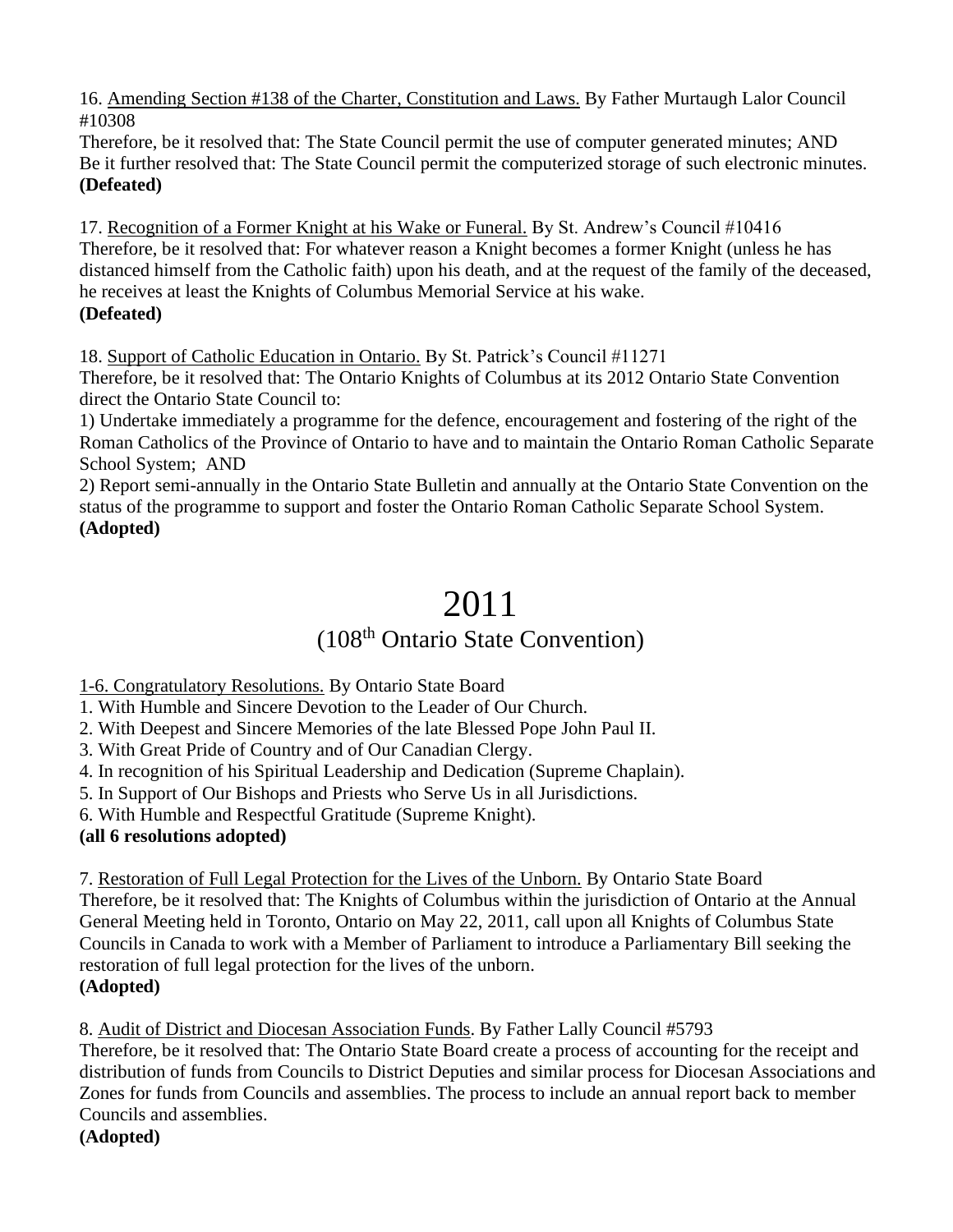9. Communication in French. By Rhéal Franche Council #6198

Therefore, be it resolved that: Ontario State Council keeps its Francophone members informed by providing a website in their mother tongue.

Amended; to substitute the words "a website in both official languages" instead of "a website in their mother tongue".

(Amendment carried) **(Adopted)**

10. Council funds, Section 122(b) of the Charter, Constitution and Laws. By Rhéal Franche Council #6198 Therefore, be it resolved that: Section 122(b) to be amended to state that "no money in excess of \$1000 shall be paid or transferred from the treasury of any Council"; instead of the \$500 indicated currently. Amended; to delete the words from the sentence "instead of the \$500 indicated currently". (Amendment carried)

## **(Defeated)**

11. Liability Insurance. By Cheney-Hammond Council #8242

Therefore, be it resolved that: The State Council consider obtaining a basic liability insurance policy covering all the Councils of the State; AND

Be it further resolved that: The State Council increase its per capita so as to recover the costs incurred by such an initiative; AND

Be it further resolved that: The State Council adjusts its per capita annually, if need be, in order to recover the annual costs of this insurance.

Amended; to delete the last two "be it further resolved" statements and that the State Board would bring a proposal on how the liability insurance will be funded to the next annual general meeting once all details of the coverage are established.

(Amendment carried)

## **(Adopted)**

## 12. NCD – Recognition of Pastors/Parish Priests. By Marian 87 Council 9607

Therefore, be it resolved that: Supreme Council formally recognize Pastors/Parish Priest for their invaluable assistance, in the formation of a new Council throughout the Order, by presenting them with a miniature plaque of the new Council's charter, similar to that of which is presented to the District Deputy of the newly formed Council.

Amended; to add the words "Council Chaplains" (after Parish Priests).

(Amendment carried)

## **(Adopted and referred to Supreme)**

## 13. Criteria for Honorary Life Membership. By Fr. Alan McRae Council #10818

Therefore, be it resolved that: Section 118(c) and (d) which both state twenty-five and fifty consecutive years service be amended so that brother Knights who through unforeseen circumstances i.e. family, financial, work or health interrupted their service and now have the required twenty-five or fifty years service be accorded Honorary Membership and Honorary Life Membership.

Amended; with the words "family, financial, work or health" to be deleted.

(Amendment carried)

## **(Adopted and referred to Supreme)**

## 14. Order of Dress for Third Degree Knights. By St. Isidore Council #12898

Therefore, be it resolved that: The third Degree baldric be provided to members on taking their third Degree, at their own expense; AND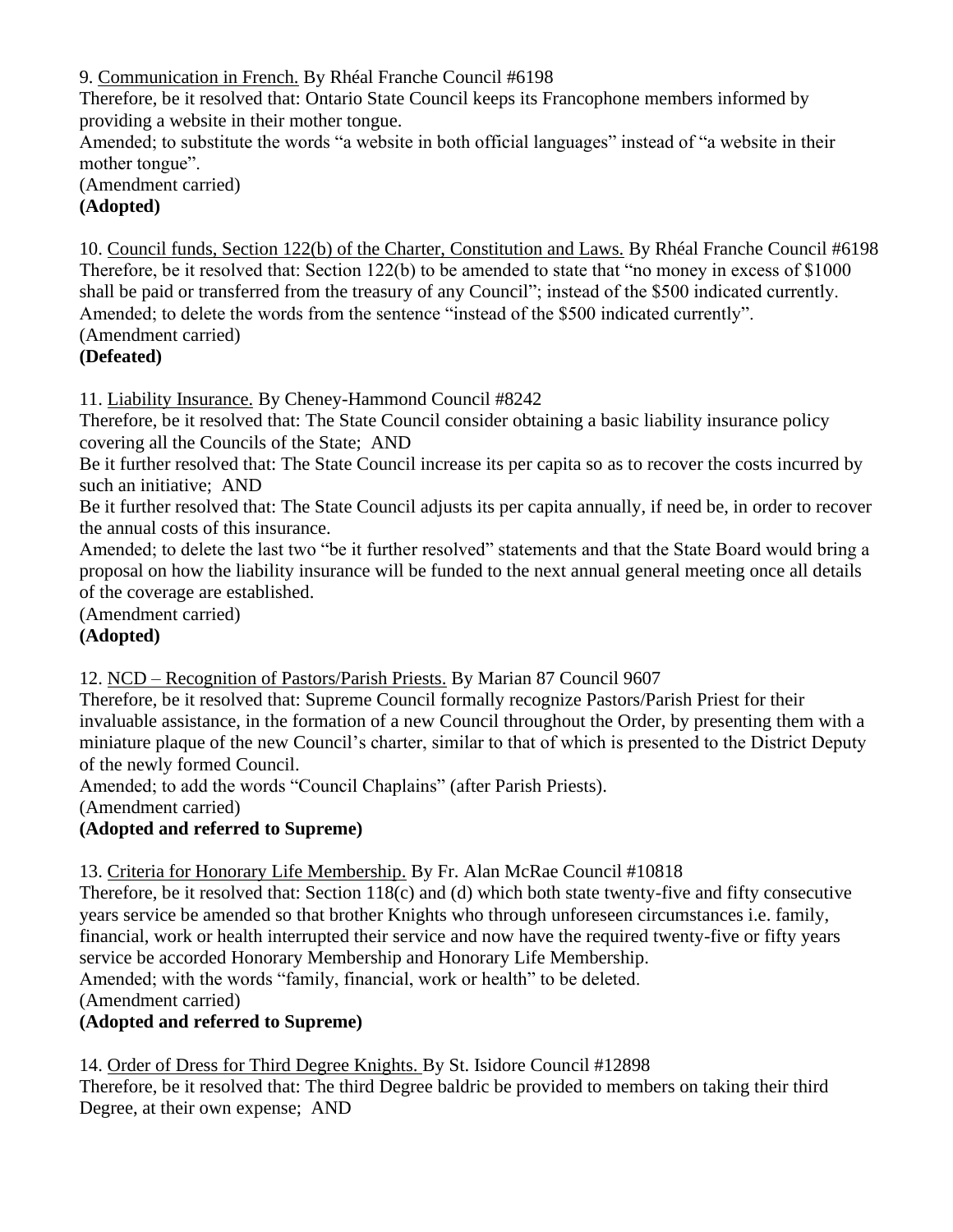Be it further resolved that: It be worn with a white shirt and tie and dark jacket as a Knights of Columbus order of dress at public and fraternal occasions as considered appropriate by their Council, District, State and Supreme Council.

Amended; that the words "with a white shirt and tie and dark jacket as a Knights of Columbus order of dress" to be deleted.

(Amendment was defeated) **(Defeated)**

# 2010

## (107<sup>th</sup> Ontario State Convention)

1. Ontario State Bulletin Assessment. By Ontario State Board

Therefore, be it resolved that: Effective with the 2011 per capita assessment, the one dollar per member "Ontario State Bulletin Assessment" be increased to two dollars per member, and to be reviewed on an annual basis with the intent to reduce costs.

(**Adopted and referred to State**, moved to a committee of PSDs and current editor and former editors of the State bulletin including Phil Zakoor, Al DeWitte, Michael Sheehan and Dave Williams)

2. CIDA Funding of International Planned Parenthood Federation. By Father Cummings Council 2042 Therefore, be it resolve that: The Ontario State Council of the Knights of Columbus call upon the Government of Canada to stop all funding of the International Planned Parenthood Federation. **(Adopted and referred to State)**

3. Retention. By St. Thomas Council #1467

Therefore, be it resolved that: The Knights of Columbus create a new "International Council" to which such a member could transfer and contribute annual dues in order to maintain full benefits of membership in the Order and continuity in accumulated years of service, without affiliation to any local Council in any geographic area.

## **(Adopted and referred to Supreme)**

4. Stop Euthanasia from becoming Law in Canada. By Corpus Christi Council #11891 Therefore, be it resolved that: Ontario State Council will solicit all State Councils in Canada to seek that the major Federal Parties in Canada adopt a policy of respect for life until natural death; AND Be it further resolved that: Ontario State Council solicit and encourage the leadership of Supreme to become involved in the promotion at all State Board levels in Canada, to seek and inform their subordinate Councils to seek the position of each candidate and their respective parties regarding this issue during

#### election campaigns. **(Adopted and referred to Supreme)**

5. Support for Post Secondary Catholic Educational Institutions. By St. Patrick's Basilica Council #12158 Therefore, be it resolve that: State provide information and details to all Councils in Ontario on how to support Catholic education institutions similar to Our Lady Seat of Wisdom Academy. **(Adopted and referred to State)**

## 2009 (106<sup>th</sup> Ontario State Convention)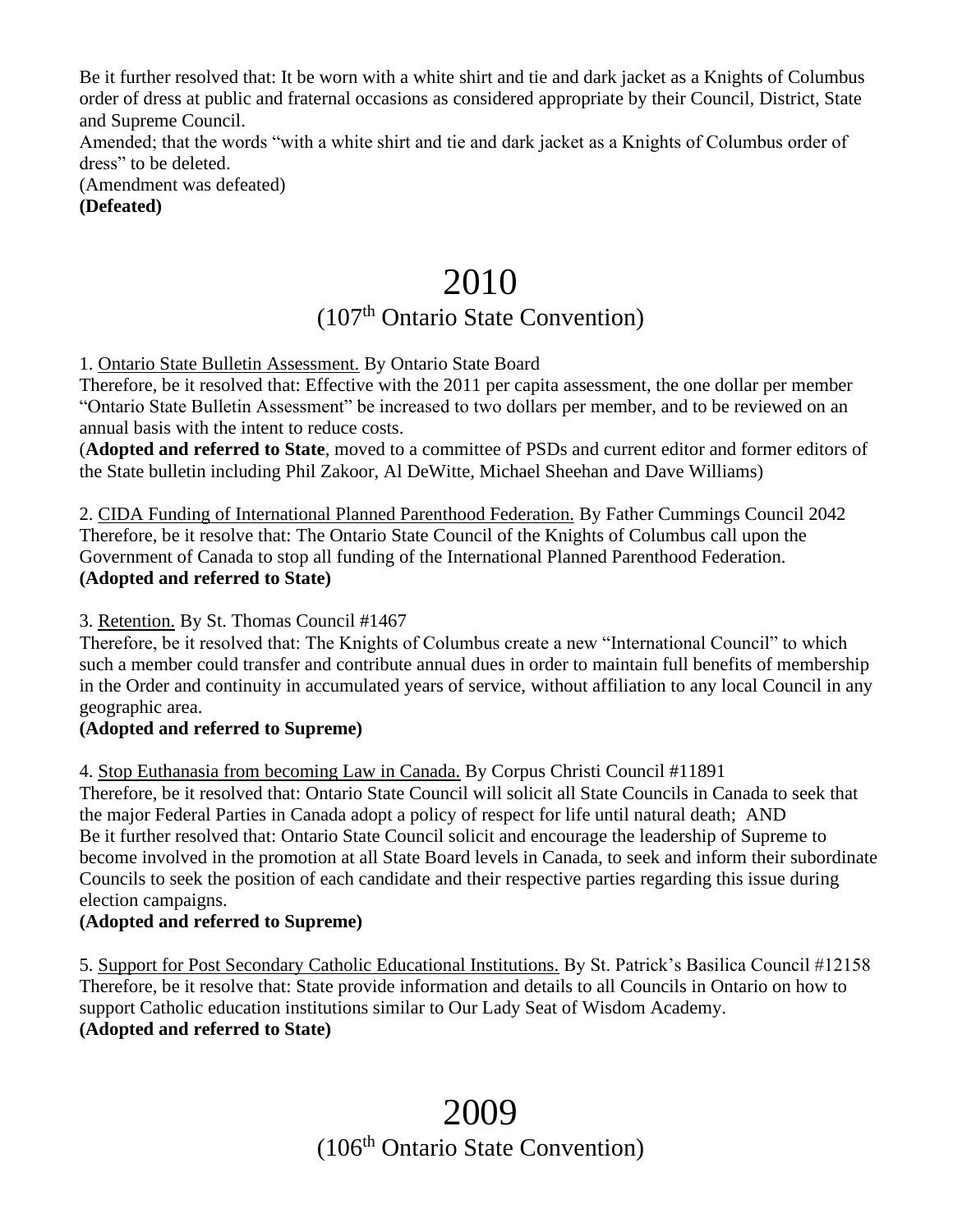1. Protection of Child in the Womb. By Father Vernon H. Cullaton Council #10091

Therefore, be it resolved that: We remind all those who send us greetings that our charity borders encompass the child of the womb and those who survive an abortion. We will always stand on guard for them and be witness to their rights.

## **(Adopted)**

2. Canadian Armed Forces. By St. Patrick's Fallowfield Council #11271

Therefore, be it resolved that: The Knights of Columbus of Ontario at the Ontario State Convention convened in Toronto, Ontario on May 18<sup>th</sup>, 2009, that we offer our gratitude and support to the men and women of the Canadian Forces as we pray for the safety of those wounded and injured and for the souls of those who have died in the line of duty; AND

Be it further resolved that: The State Council formally inform the Governor-General of Canada, the Commander-in-Chief of the Canadian Forces, and the serving Chaplain General of our support for the Canadian Forces in the execution of their duties in the defence of our nation, and that any assistance be given to the serving military.

## **(Adopted)**

3. Archive Past Resolutions. By Superior Council #932

Therefore, be it resolved that: Resolutions, both passed and defeated from past conventions be archived on the Ontario State website in such a manner that they can be reviewed by brother Knights. **(Adopted)**

4. Human Rights. By Superior Council #932

Therefore, be it resolved that: We resist the trend to treat religion as a purely private matter, and pledge our support for those who have been intimidated or harassed as a result of expressing their opinions on public policy matters based upon their understanding of the Catholic faith; AND

Be it further resolved that: The Ontario State Council urge the Ontario and Canadian governments to review their Human Rights Act legislation to ensure our laws are consistent with the principles of religious liberty as stated herein.

## **(Adopted)**

5. Euthanasia and Assisted Suicide. By Fr. McMaster Council #6495

Therefore, be it resolved that: The Knights of Columbus will renew our commitment to oppose any government action or policy that promotes the culture of death, with specific concern with the acceptance of euthanasia and assisted suicide, and we will continue to speak out to our elected representatives about the need to maintain legislation that maintains euthanasia and assisted suicide as illegal acts, while further encouraging the need to enact legislation to oppose these practices where they have become legal; AND Be it further resolved that: The Knights of Columbus once again commit ourselves to building a culture of life by recognizing the importance of "being with" the dying and incurably ill, by visiting, sharing ourselves, and our time, with people at the most vulnerable time of their life, to care and compassionately re-enforce the gift of life, even when it is reaching its final stages; AND

Be it further resolved that: The Knights of Columbus, who have always recognized the need to support and treat people with disabilities with dignity, once again commit ourselves to building a culture of life by defending the integrity and lives of people with disabilities, even when secular society does not recognize the purpose and dignity of their lives; AND

Be it further resolved that: The Knights of Columbus once again commit ourselves to building a culture of life, by affirming attitudes and practices that enable people with disabilities, the frail elderly, the chronically ill, and the dying, to live with dignity; AND

Be it further resolved that: The Knights of Columbus will continue our efforts to charitably inform, educate and motivate our brother Knights and fellow Catholics to the serious obligation they have to form their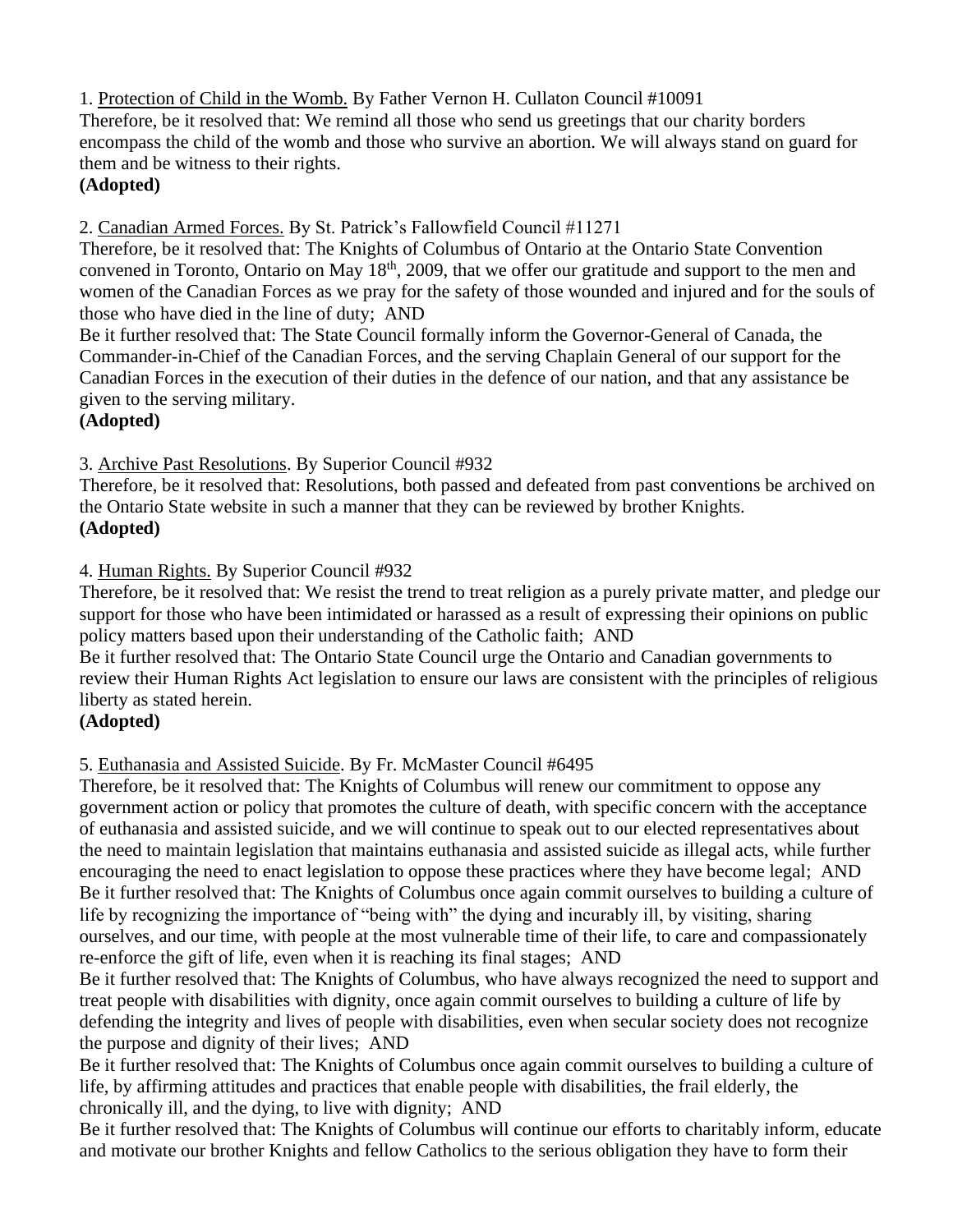consciences so that they make sound moral judgements which support and defend life in all its stages; AND

Be it further resolved that: The Knights of Columbus will once again commit ourselves to pray, to do penance, to fast and seek the intercession of the Blessed Virgin Mary to intercede on our behalf for the establishment of a culture of life.

#### **(Adopted and referred to Supreme)**

6. Abortion and March for Life. By William J. Sheady Council #1507

Therefore, be it resolved that: To affect the much larger numbers required to get Canada's attention, we must have every District make it a priority, in February each year, to press Councils throughout Ontario to partner with their area parishes on this issue by;

1) Asking every pastor to emphasize the importance of attendance at the March for Life.

2) Asking CWLs to promote the event within their membership.

3) Offering to subsidize transportation, particularly within Ottawa and outskirts where they will be relatively inexpensive.

4) Strongly encourage Council members, 4<sup>th</sup> Degree assemblies, and their families make every effort to attend.

5) Approach local School Boards, local Right to Life organizations and assist in organizing groups of senior high school students to attend by bus, the May Pro-Life March in Ottawa. **(Adopted)**

7. Support for Retired Priests. By St. Daniel Council #11725

Therefore, be it resolved that: The Ontario Knights of Columbus would like to extend our RSVP program to include retired priests, so that every Council that gives \$500 to a retiring priest, Supreme will give that priest \$100 per year for the balance of his retirement years.

#### **(Defeated)**

## 2008

## (105<sup>th</sup> Ontario State Convention)

1. Reciting the Lord's Prayer in Provincial Legislature. By Ontario State Board

Therefore, be it resolved that: the Ontario State Board of the Knights of Columbus of Ontario make it known to the Premier of Ontario that we wish the recitation of the Lord's Prayer to be retained in all ceremonies of the Provincial Legislature as is the current practice; AND

Be it further resolved that: the Ontario State Board of the Knights of Columbus of Ontario supports the inclusion of prayers from other religious denominations in the ceremonies of the Provincial Legislature. **(Adopted and referred to State)**

2. Immediate Past Grand Knight executive position. By Council #2438, #10280, #11655 & #11826 Therefore, be it resolved that: the Jurisdiction of Ontario of the Knights of Columbus adopt the position in subordinate Councils of Ontario of the "Immediate Past Grand Knight" bestowing upon that position the same rights enjoyed by all active and current Council executive officers. This position to be continued until the next scheduled subordinate Council elections where a new Grand Knight is elected. **(Defeated)**

3. Provincial food-based school fund. By Fr. Cullaton Council #10091

Therefore, be it resolved that: the Knights of Columbus, in recognizing our children as Canada's most valuable resource, establish a provincial food-based school fund to support where government grants do not cover the costs of the children's meals in school programs.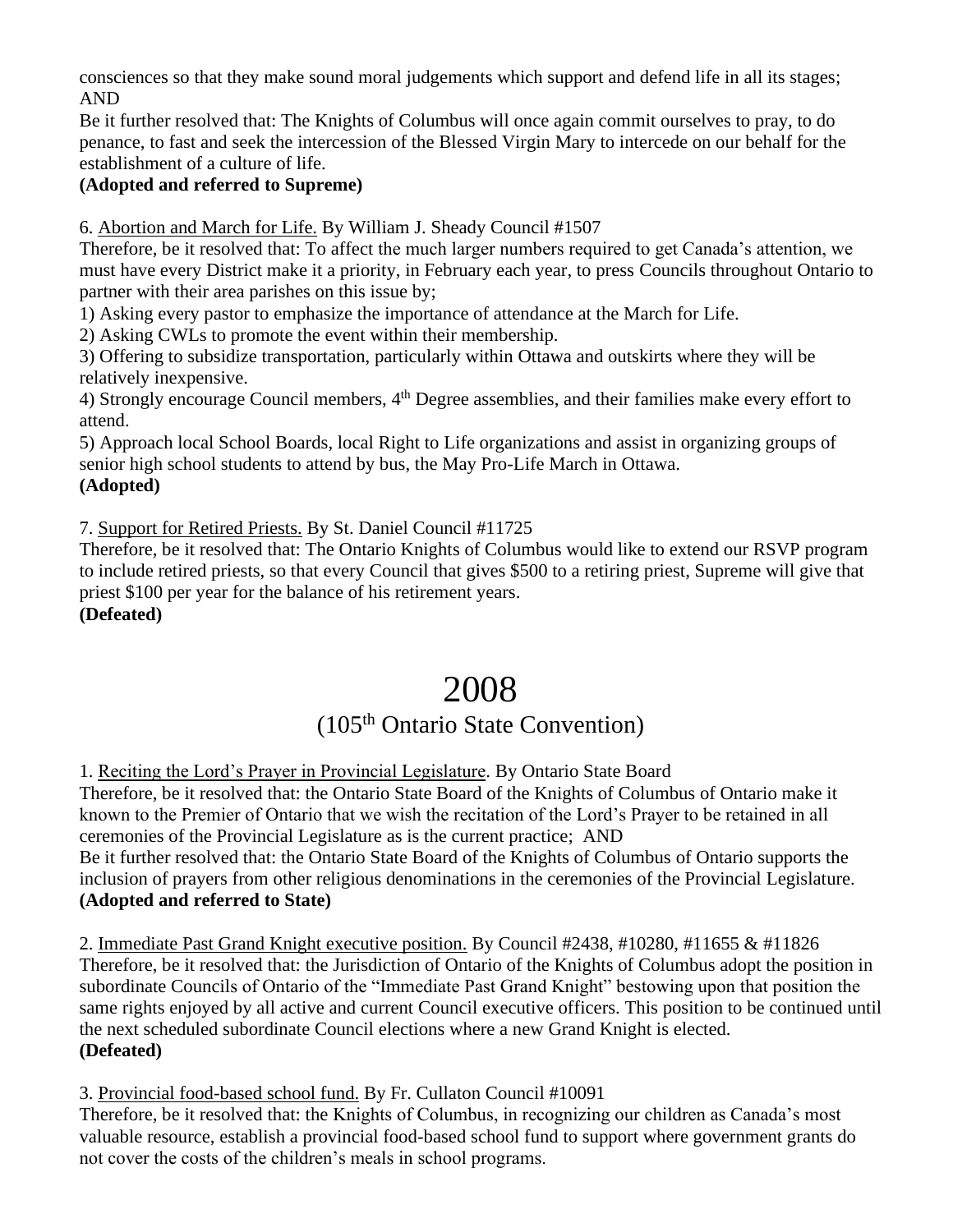## **(Defeated)**

4. Parish Priest Photographs. By Fr. Cullaton Council #10091

Therefore, be it resolved that: in the future, past parish Priests photographs should also adorn the Knights of Columbus chambers.

## **(Defeated)**

5. Ordained Deacons Honorary Life Membership. By Corpus Christi Council #11891 Therefore, be it resolved that: the Supreme Council be urged at the request of the State Board of Ontario, to amend Bylaw 118(d), to include the words "and Ordained Deacons" thus affording the said Deacons Honorary Life Membership in our Order.

## **(Adopted and referred to Supreme)**

6. Bank Account Fees. By Corpus Christi Council #11891

Therefore, be it resolved that: Ontario State Council be requested to approach all banks to negotiate an umbrella agreement respecting reduction or waiver of bank charges and fees, offering in return to recommend that wherever possible, individual Councils make use of the said bank offering the most beneficial fee structure, recognizing always that in certain areas the target bank may not offer its services, in which case the Council will use the bank of convenience and choice.

#### **(Adopted and referred to State)**

7. Francis P. Matthews & John E. Swift Education Trust Fund. By Fr. Lacombe Council 2806 Therefore, be it resolved that: the Knights of Columbus consider changing the eligibility criteria for the Francis P. Matthews & John E. Swift Education Trust Fund to include members in good standing who serve as firefighters or law enforcement officials in a volunteer capacity and who die or become permanently and totally disabled in the lawful performance of their duty.

## **(Adopted and referred to Supreme)**

8. Retirement Facilities for Priests. By Blessed Trinity Council #11681

Therefore, be it resolved that: the Ontario State Board form a committee to thoroughly look into the need for retirement facilities for the Archdiocesan and Diocesan Priests in the Province of Ontario and investigate how the Knights of Columbus of Ontario can participate in such a project through financial support or otherwise; AND

Be it further resolved that: the mandate of the committee should be to map out the present situation prevailing in the respective Archdioceses  $\&$  Dioceses of the province as to the aid which already may exist for retirement housing for the priests and establish the financial feasibility for the Knights of Columbus to participate in such project and in which form; AND

Be it further resolved that: a report of their findings and recommendations should be prepared and circulated in time for discussion during the 2009 State Convention.

## **(Defeated)**

9. Catechism Readings at Meetings. By 1000 Island Council #4177

Therefore, be it resolved that: every Council meeting should include at least ten minutes discussion on an article of faith contained in the Catechism.

## **(Defeated)**

10. Funeral Church Service Fee. By Conseil André Cary Council #2777

Therefore, be it resolved that: the Knights of Columbus Insurance Company help pay for a traditional church funeral service, by way of a donation in the amount of the church funeral fee, donated to the deceased member's parish through his Council on behalf of the deceased member.

## **(Defeated)**